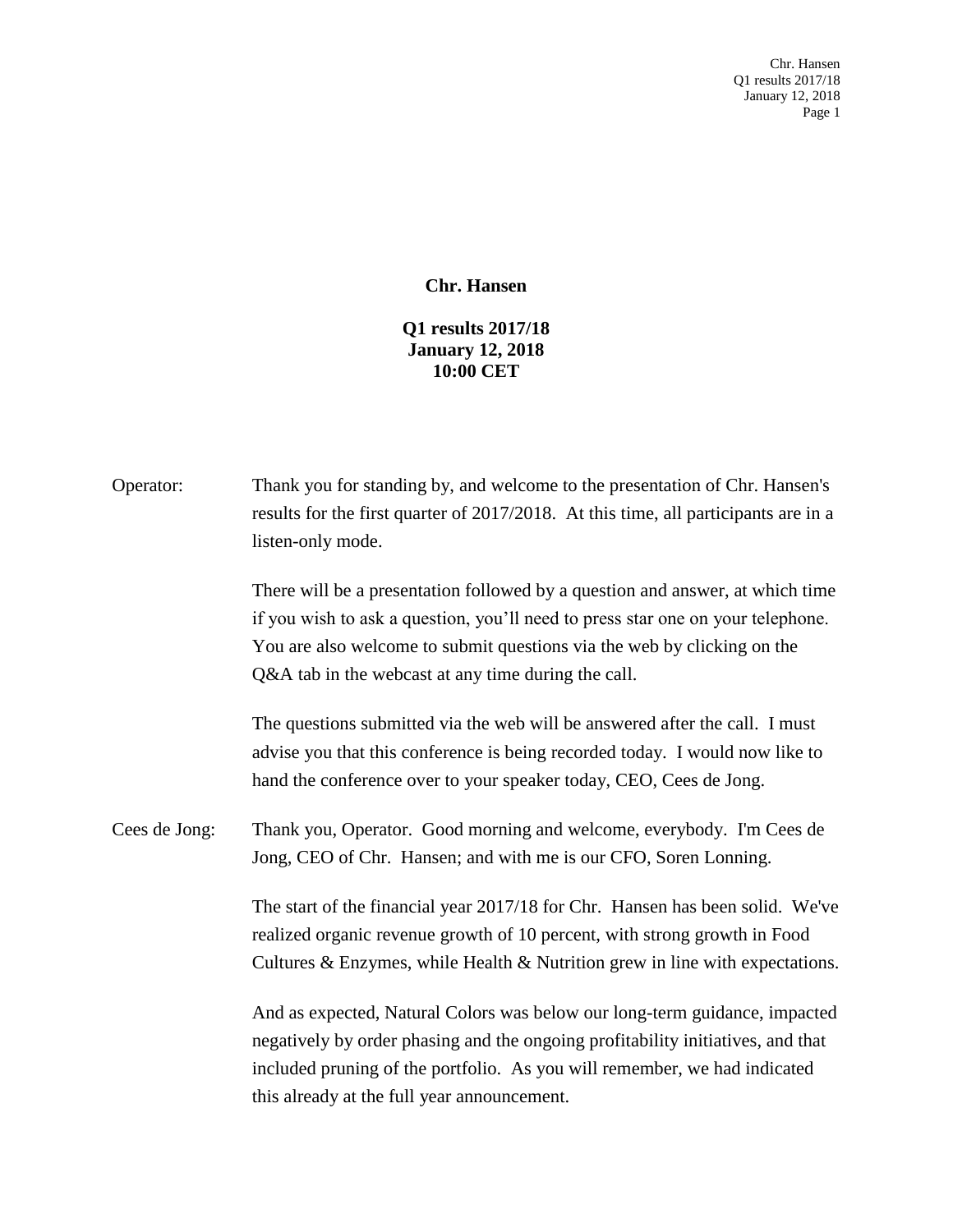Our EBIT margin was 25.4 percent, and that is lower than Q1 of last year. But again, we indicated that margins would come down in the first half of the year, and especially in Q1, as we had some one-offs last year that are not repeated and because we are taking our new capacity in Food Cultures & Enzymes into use. We expect that margins will improve during the second part of the year.

We're encouraged by the solid start to the year. And whilst we maintain our overall guidance for the full year, we now expect the organic growth for Food Cultures & Enzymes to be even stronger and to be above the long-term 7 percent to 8 percent growth target that we have for this business.

At the same time, we now expect organic growth in Health & Nutrition for the full year to be below our long-term guidance for this business. As we announced on November 28 of last year, I'll be leaving Chr. Hansen.

And as announced earlier this week, Mauricio Graber will take over from June 1. And as you know, my decision to leave is entirely for personal reasons, and it's absolutely nothing to do with Chr. Hansen, the strategy of the Company or the people in the leadership team.

And I'll stay in the Company until summer to ensure a smooth and thorough handover to Mauricio. And in the meantime, I'll continue in my role, and I'm currently also leading the strategy review process, and I will ensure that I leave Chr. Hansen in the best possible shape.

But before we move on, please have a look at slide two and read through the disclaimer or do so afterwards, please.

And with that, let's move on to the next slide, slide number three. Like I said in the introduction, our organic growth rate was 10 percent in the first quarter, and that translates into a revenue of EUR 255 million, 5 percent up compared to last year.

Growth in Q1 was overall on par with expectations, with a slightly better performance in Food Cultures & Enzymes, driven by bioprotection, but of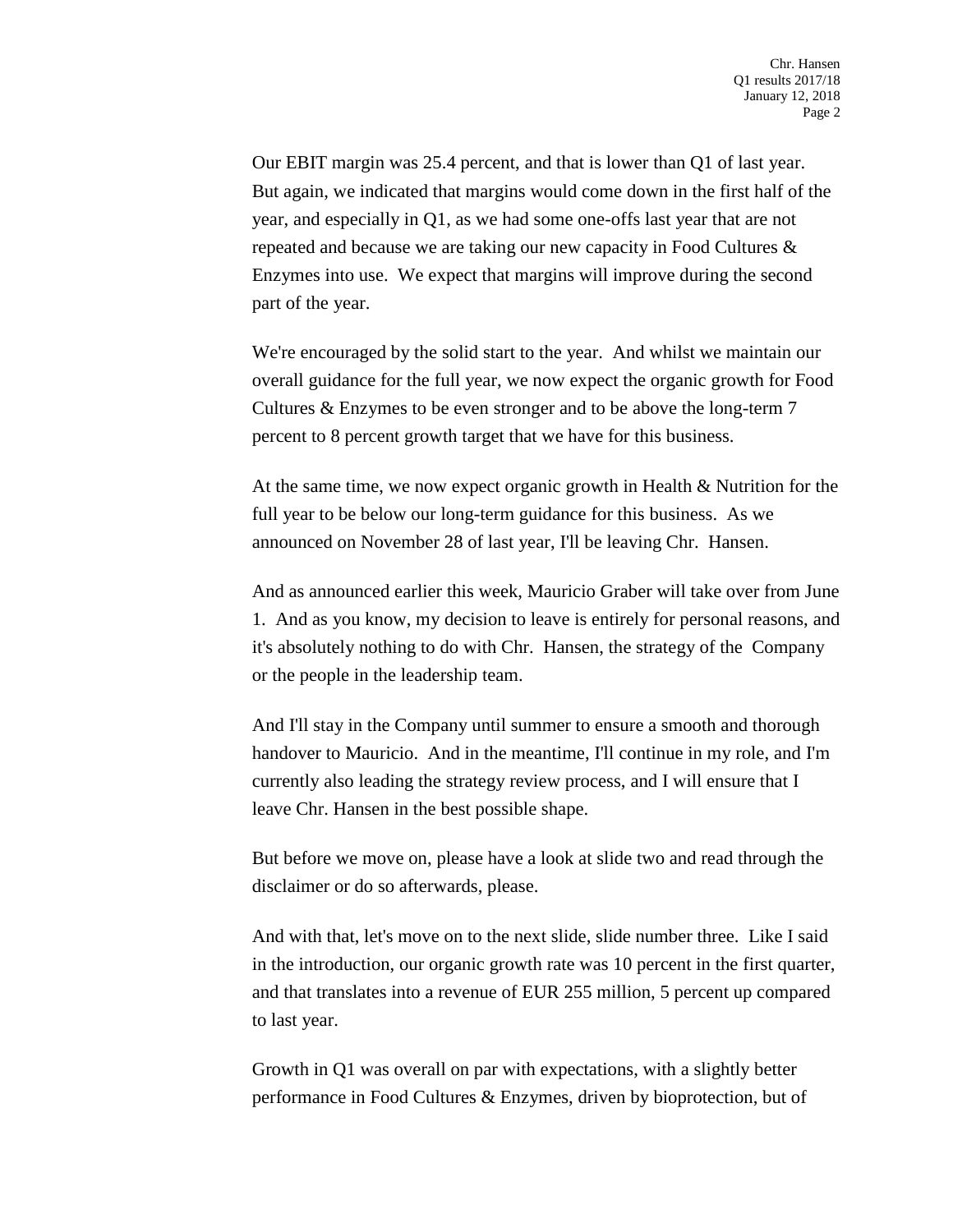course, offset by slightly lower performance in Health & Nutrition and Natural Colors.

Volume and mix accounted for 8 percent of the growth, with euro-based price increases of 2 percent accounting for the remainder.

Adverse developments in currencies have a negative 5 percent impact between the organic growth and the reported euro growth. And there, the decline in the U.S. dollar of about 10 percent relative to the U.S. -- to the euro, excuse me, is clearly the main impact here.

Food Cultures & Enzymes organic growth was 12 percent, with strong growth in cheese, fermented milk, enzymes and meat. And bioprotection continued the very strong growth trends and grew by around 45 percent. Our organic growth in Health & Nutrition was 10 percent, mainly driven by animal and plant health, and offset by moderate growth in human health.

And as we've been talking about lately, the situation in the United States for human health is challenging. The overall market growth is actually quite good with overall volumes growing, but the faster growth is taking place in the low-cost, low-quality segment where we do not operate. And the growth is in the online channels where other players, other customers of ours, are currently better positioned to win here.

Natural Colors grew by 4 percent organically, with 1 percent from volume, 3 percent from prices. And the trimming of our portfolio to increase profitability has impacted the growth rate negatively and again as expected.

And this is combined with negative timing of orders in North America and a tough comparable from a big conversion win that we had in the Middle East last year.

And then we also saw a soft market for fruit preparations to the dairy market in North America where colored yogurts, and they are the ones that often the most sweet, are losing share to yogurts with less sugar.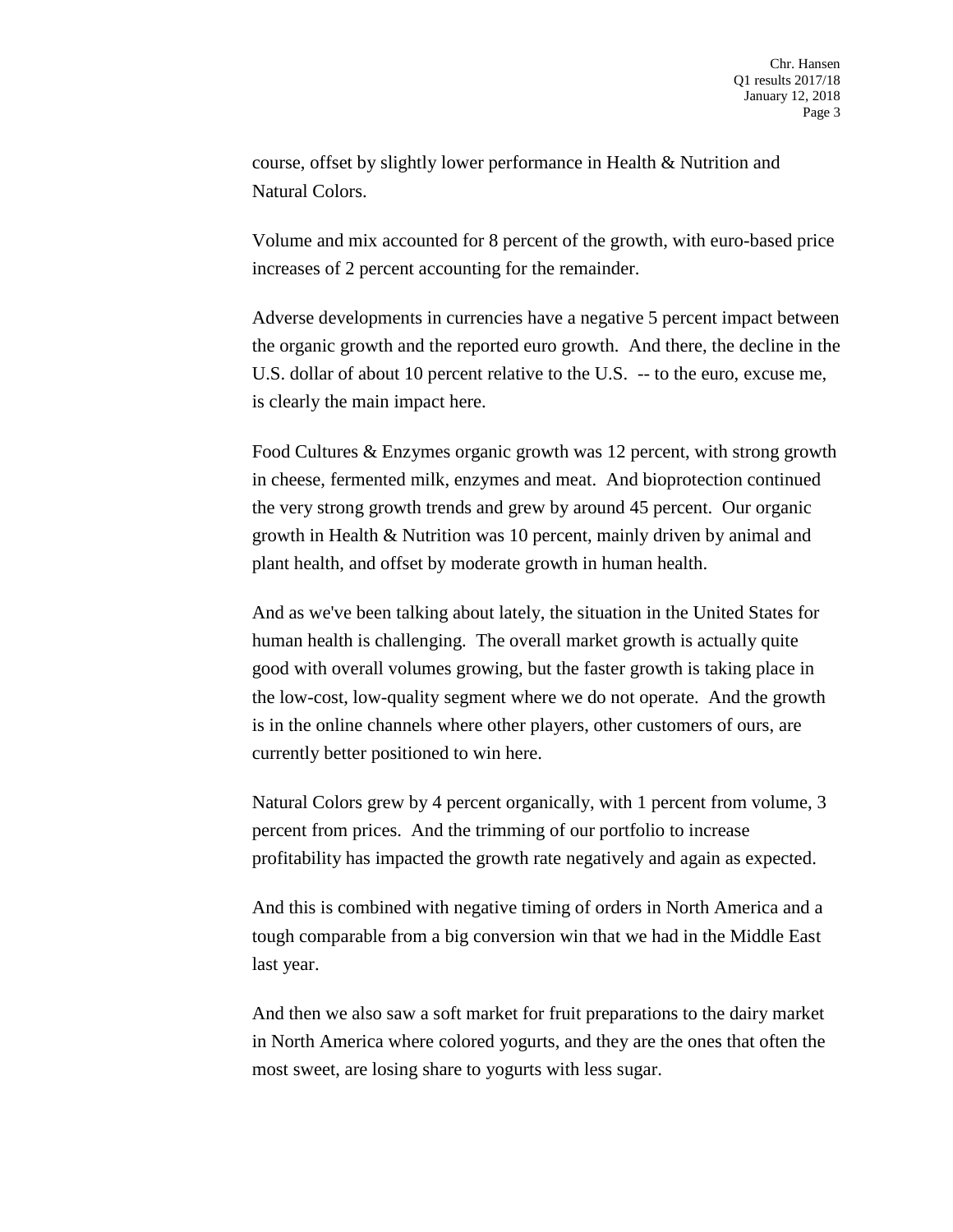The EBIT margin before special items was 25.4 percent compared to 27.1 percent last year. The decrease was expected and is driven by the sale of a property in Argentina last year, which boosted our margins, and also driven by cost related to the start-up of the new production capacity in Copenhagen this year. The new capacity is producing ahead of schedule, and we expect to see improving margins from this towards the end of the year.

R&D expenditures amounted to EUR 20 million or 7.8 percent of sales, and that compares with 7.4 percent last year. The increase in R&D expenditures was driven by strategic initiatives, including bioprotection and LGG.

And in the first quarter, we typically have a higher R&D spend compared to the full year as this is our smallest quarter revenue-wise. Investing in research and development is a key priority for us and a good way to ensure a healthy pipeline to support future sales growth.

And finally, profit for the period ended at EUR 47 million, on par with last year. The free cash flow before acquisitions and special items was negative by EUR 19 million, which is on par with last year as well.

Now please move to the next slide for the strategic highlights in the first quarter. As you know, we've identified three key strategic initiatives, and we call them lighthouses, to support the long-term growth of Chr. Hansen. And again, I'm pleased to see the continued good progress across all three of these.

Bioprotection continued the strong growth momentum with around 45 percent growth, and that is still driven by the first generation of the technology only.

The growth rates in bioprotection are expected to come down somewhat as we go through the year, especially in the second half of the year where growth was also very strong last year and the base is getting higher. We still expect strong double-digit growth for the full year, though.

We also launched the second-generation bioprotective cultures in the beginning of this financial year. And hence, the actual sales contribution from these new cultures is still limited in this quarter.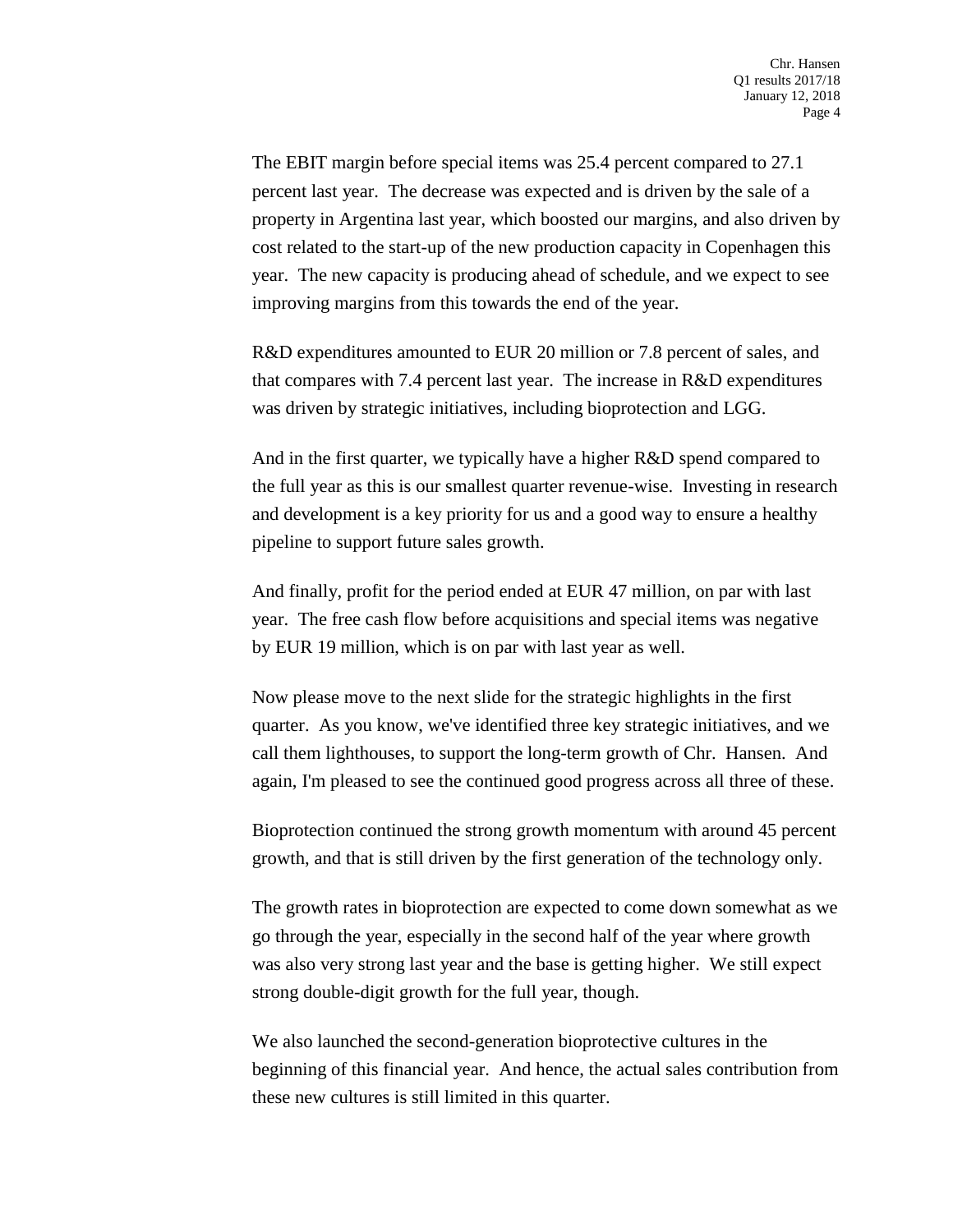But that obviously will change over time as these newer bioprotective cultures are more powerful and enable us to enter markets where we haven't been before. And hence, we remain optimistic about the overall development of this category.

As you know, in plant health, we launched two new products, Quartzo and Presence, and we launched them at the end of the last financial year.

And these new products, which are both biological nematode control products, are already supporting the strong growth of plant health in Latin America, together with the existing product Nemix C. And our portfolio is now quite strong for sugarcane applications, and we're more optimistic now about our position here than a year ago.

The Brazilian authorities have recently banned some of the chemicals, which our products may replace. And these banned chemicals obviously were very toxic, and you know that our products offer a natural solution with a similar performance to these chemicals.

Moving to LGG, then I can say that our probiotic strain LGG, which we acquired in November of 2016, is now contributing to growth both in Food Cultures & Enzymes as well as in human health.

We have just launched a new concept for a children's drinking yogurt, and we call it ProKids, and is the LGG probiotic strain in combination with a newly developed compatible acidifying culture.

We will, thus, be able to offer a strong solution for a functional dairy product targeted towards children, and that is in a product category with very limited innovation in the last several years, and we think it does offer us a strong untapped potential.

And as you will remember, clinical studies have shown that LGG supports the immune system and especially upper respiratory tract health, such as reducing the length and severity of colds, which is common reason for absence from daycare and school, impacting the entire family.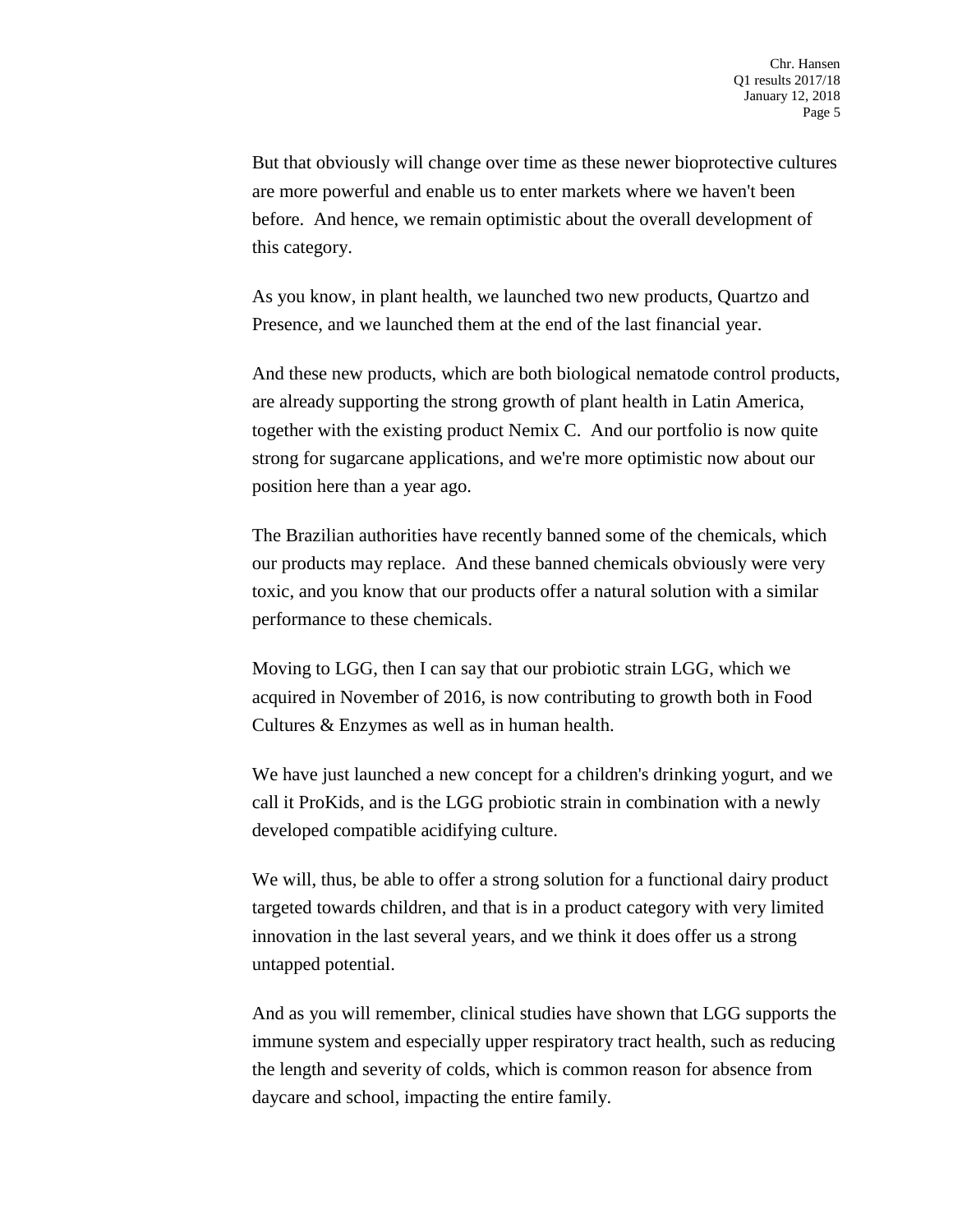LGG also contributes to reduce the use of antibiotics, which is important for many consumers and especially families with young children. And while we are touching upon human health, the market situation in North America is challenging for us and for some of our customers especially.

The overall market is growing, not least because of an increase in online sales, but the market is at the same time being saturated with lower-quality products, and consumers have a hard time navigating this. This is partly due to the unregulated nature of the market where it is still possible to make irrelevant claims with few repercussions.

Moving back to Food Cultures & Enzymes. We've now taken the new capacity in Copenhagen into use, and we are producing commercial batches a little faster than we had expected. Of course, we still have the extra cost associated with bringing the capacity online, and we have now started depreciating the new capacity.

But we do expect a positive contribution to margins towards the end of the year. And finally, in Natural Colors, growth was impacted by order phasing in North America as well as by our profitability initiatives.

And with that, I'd like to move to the next slide, please. If we turn to the developments in the different regions, then we grew 6 percent organically in the largest region of Europe, Middle East and Africa, and that region represents 44 percent of group revenue.

The growth was driven by strong growth in cheese, enzymes and meat and solid growth in probiotics for fermented milk. The growth in bioprotection in EMEA continues to be very strong and is almost exclusively driven by the first-generation technology.

In North America, we saw 26 percent organic growth with strong growth in cheese, probiotics for fermented milk, enzymes, meat and animal health. In North America, we also see strong growth from bioprotection, and like EMEA, the growth is in first generation.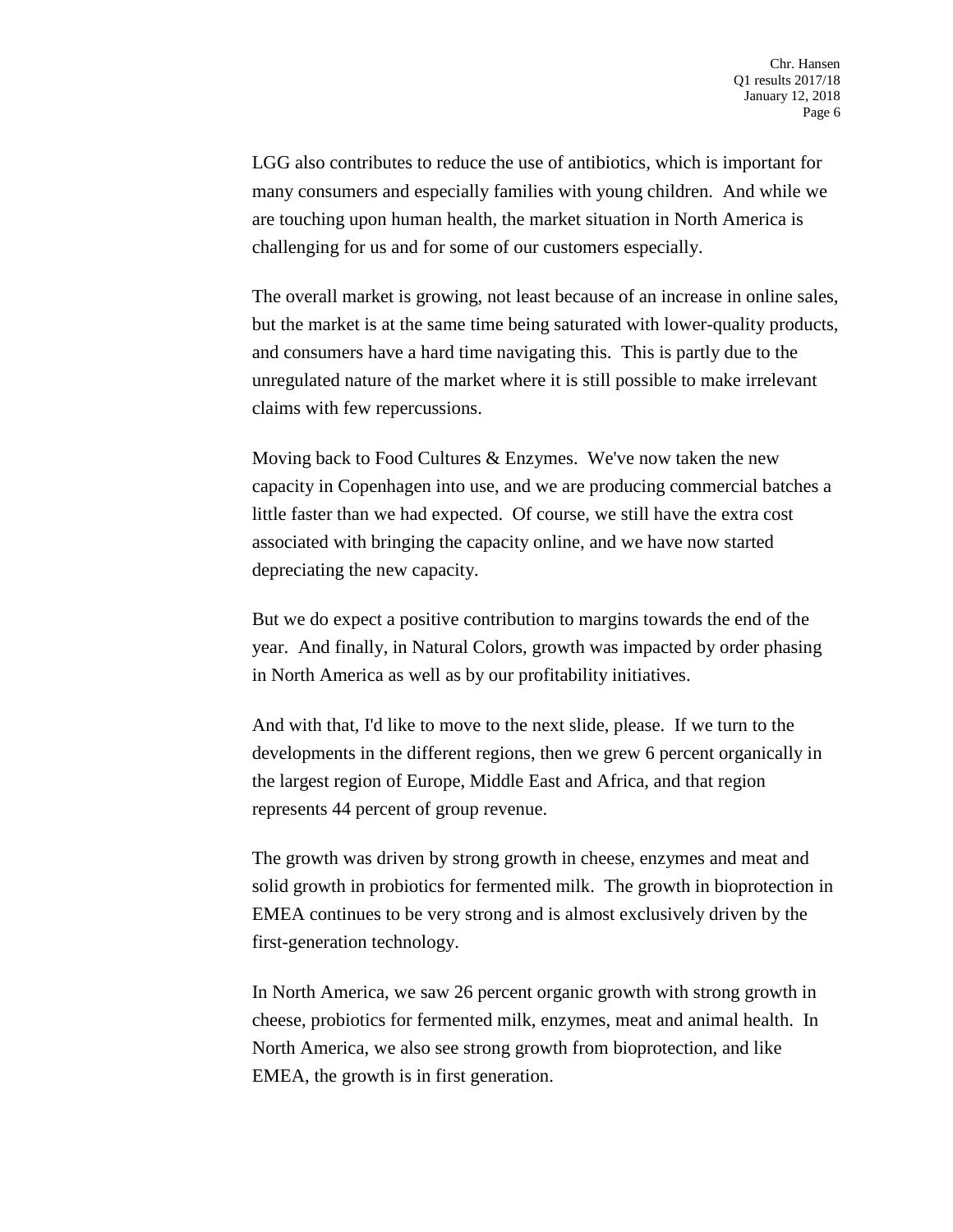And like I mentioned previously, human health in North America is challenged by market conditions, so here, revenues declined. In Natural Colors, revenues also declined due to timing of the orders and a soft market in dairy and food prep.

Asia Pacific grew 20 percent organically, driven by strong growth in fermented milk in China, human health, animal health and natural colors. Enzymes and probiotics for fermented milk showed good growth, while revenues from cheese declined.

And finally, Latin America grew 15 percent organically, driven by strong growth in cheese, fermented milk, enzymes and plant health. Natural Colors showed good growth, while probiotics for fermented milk and animal health was below last year.

In Latin America, we've seen the first significant wins for the secondgeneration bioprotection technology. The second-generation technology is designed to work better under, for instance, hot conditions in emerging markets, and this is exactly as expected. And with that, I'll hand over to Soren to go through the financials of the business.

Soren Lonning: Thank you, Cees. In Food Cultures & Enzymes, the 12 percent organic growth was driven by 10 percent growth from volume and mix and 2 percent from prices. The volume growth was primarily supported by strong development in cheese, fermented milk, enzymes and meat as well as good growth in probiotics.

> Bioprotection cultures delivered organic growth of approximately 45 percent, and this was driven by the existing segments within fermented milk, cheese and meat, with EMEA and North America being the main regions.

Due to the strong start in Food Cultures & Enzymes, we now expect organic growth for this area to be even stronger and, thus, (had past) the long-term growth ambition of 7 percent to 8 percent.

The EBIT margin for the first three months ended at 31.7 percent, which was a decline of 3.3 percentage points and in line with our expectations.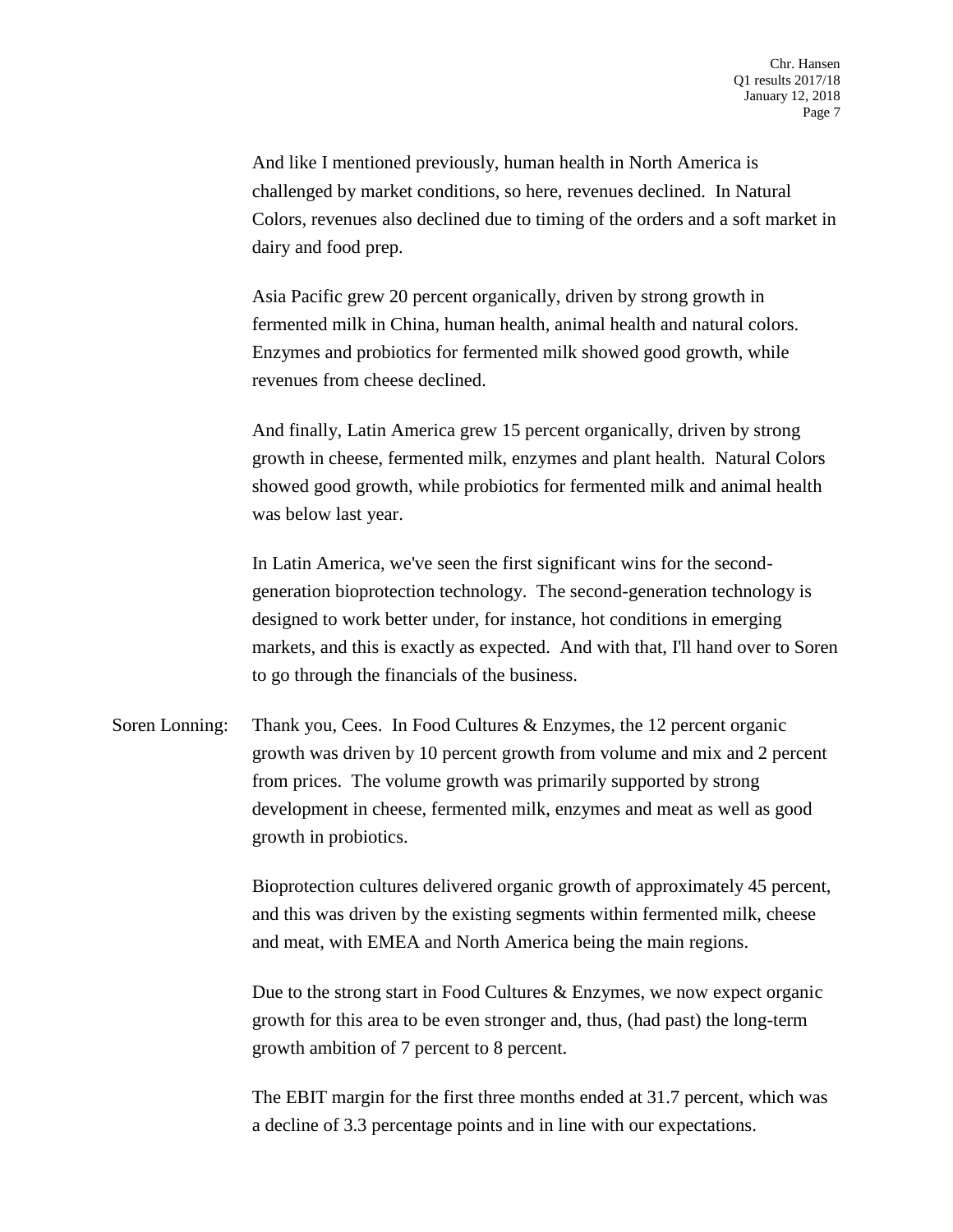The main reason for the decline was the extraordinary contribution last year from a property sale in Argentina, but the decline in the U.S. dollar ramp-up cost related to the start-up of our new fermentation capacity in Copenhagen and an unfavorable product mix also contributed.

Let us turn to the next slide. Health & Nutrition delivered 10 percent organic growth, all from volume and mix. This was driven by strong growth in animal health and very strong growth in plant health, albeit from a low base. Like Cees has mentioned, human health in North America declined due to difficult market conditions.

Based on the start of the year, we are lowering our expectation to organic growth in Health & Nutrition for the full year to be below our long-term ambition, which is double-digit growth for this business area.

The EBIT margin in the first quarter improved by more than 2 percentage points to 23.2 percent, especially driven by an acquisition synergy that's related to the absence of royalty payments on LGG and the in-sourcing of NPC products.

However, reduced scrap and a positive product mix in human health also contributed. On the negative side, the declining U.S. dollar had a negative impact on margins. Let us turn to the next slide. Natural Colors grew by 4 percent organically, with 1 percent from volume and mix and 3 percent from prices.

The price increases reflected both the increased raw material prices and general price increases. Carmine volume continued to decline due to profitability initiatives, but this was offset by strong growth in the annatto and carotene category as well as in coloring foodstuff.

The EBIT margin was 8.4 percent, a decline of roughly 2 percentage points, driven by negative impact from timing of raw material, inventory and lower sales. The optimization initiatives partly offset the negative impacts.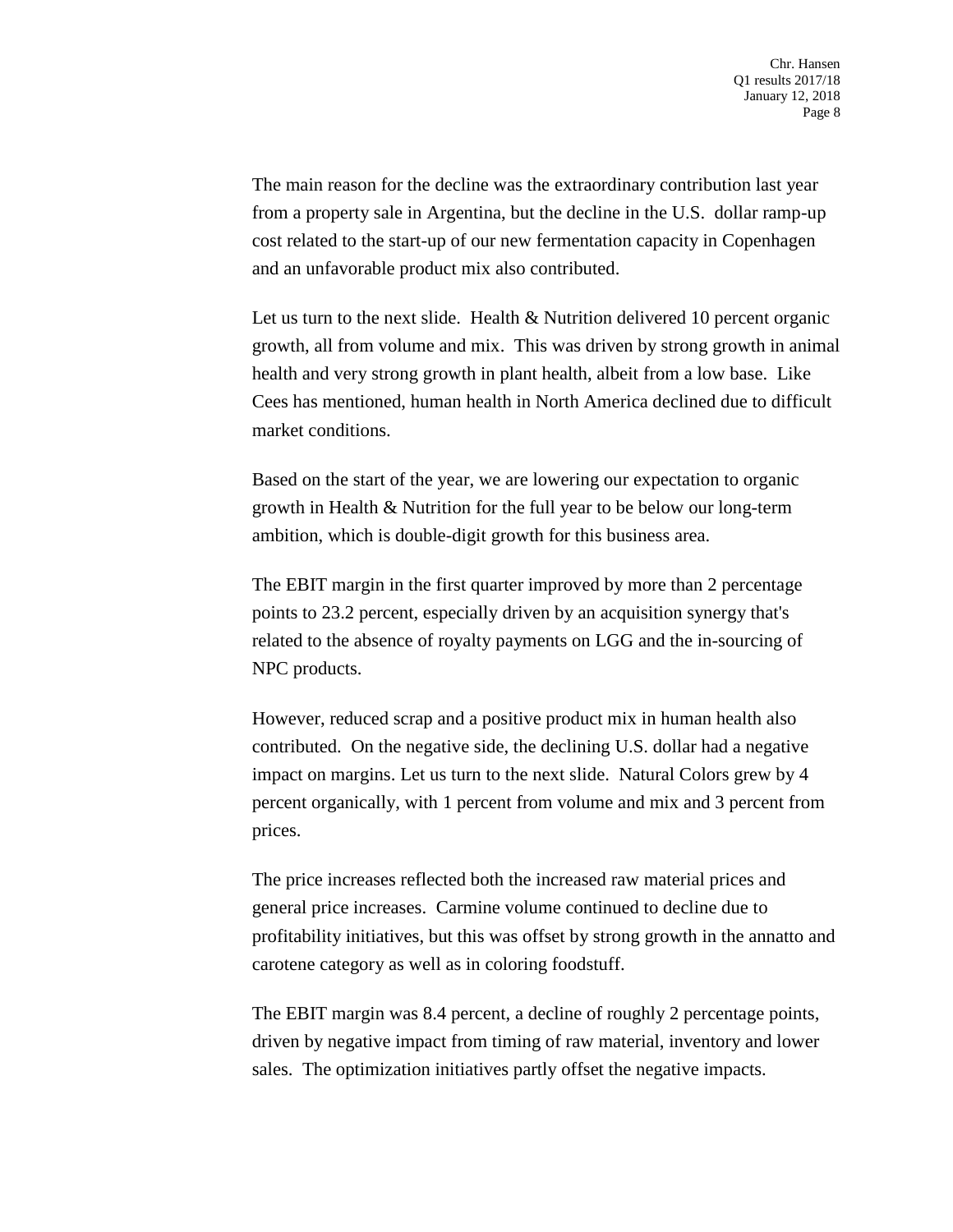Please turn to the next slide. This page shows the group results for the first three months. Sales grew by 10 percent organically, which is in the upper end of our long-term target of 8 percent to 10 percent for the group.

Volume and mix accounted for 8 percentage points, and price is the remaining 2 percentage points. Gross margin declined by 0.9 percentage points, but this was as expected due to the ramp of our new capacity in Food Cultures & Enzymes.

This effect carried through to the EBIT margin, which was further down due to the reason explained previously, most notable the sale of a property in Argentina last year. We do expect the positive margin contribution for the new capacity to kick in towards the end of the year.

Please turn to the next slide for the cash flow development. The cash flow from operations improved by EUR 2 million, while the cash flow used for operational investment activities increased by EUR 1 million.

The investment level for this financial year will be roughly on par with last year in actual terms. We are investing across the business in various upgrades in order to remove bottlenecks and to safeguard the very high level of quality that our customer expects from us. Free cash flow before special items and acquisitions was on par with last year.

When turning to the outlook page on Page 11, with the solid start to the year, we are maintaining the overall guidance. So we still expect to see 8 percent to 10 percent organic growth for the group with similar margin and free cash flow levels compared to last year.

However, we are, like mentioned, tweaking the guidance for two of the business areas. We now expect Food Cultures & Enzymes to grow above the long-term target of 8 percent to 10 percent, up from slightly above. And we now expect Health & Nutrition to grow below the long-term target of more than 10 percent.

We continue to expect that reported revenue growth will be around 4 percentage points lower than organic growth, especially driven by the weaker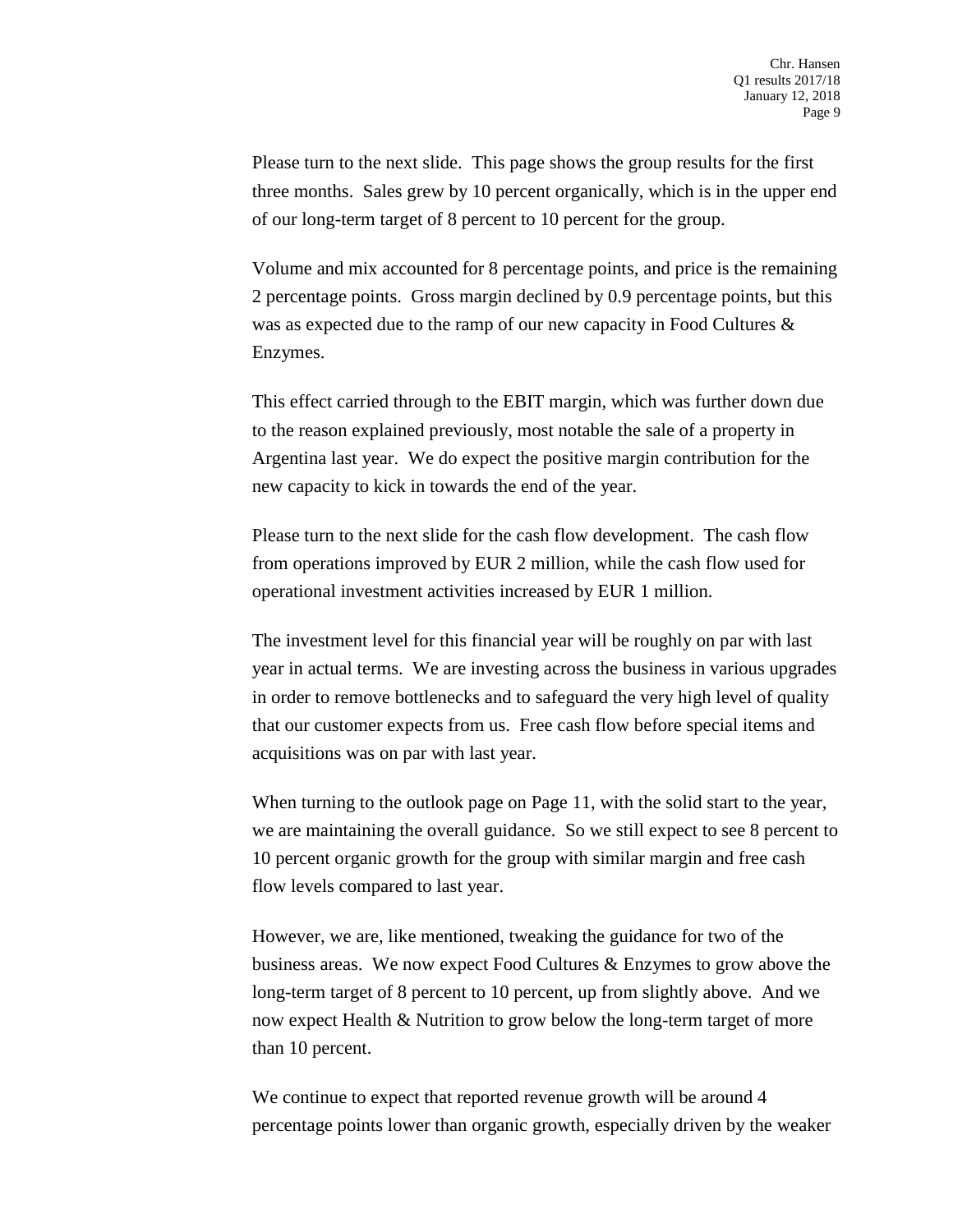U.S. dollar. Based on current exchange rates, the impact will likely be slightly larger in our Q2 and Q3, and this is where we see the largest difference between current exchange rates and last year's exchange rates, and then a lower impact in our Q4.

Please move to the next slide. Finally, I just want to remind you all that we have our upcoming Capital Market Day in London on April 18 this year. If you're interested in attending, please reach out to our Investor Relations team after the call. Thank you. And with that, please turn to the next slide, and I will hand back to the operator to start the Q&A session.

Operator: Thank you. As a reminder, if you do wish to ask a question, please press star one on your telephone keypad and wait for your name to be announced. And, if you wish to cancel your request, please press the hash key. Your first question comes from the line of Soren Samsoe.

Soren Samsoe: It's Soren from SEB. Firstly, a question regarding your margins on bioprotective cultures. If you can't give us a number, could you just indicate whether they are above, in line or below the margins in Food Cultures & Enzymes division?

> Second question is in Health & Nutrition, where North America has been very important for your growth in the human probiotics in the recent years.

> I'm just wondering, how come you're not taking down your mid- to long-term growth guidance for this division if you see such a problem, which could continue for several years to come? Yes, let's stop at those two questions.

Soren Lonning: OK, Soren, let me address your questions. On the bioprotection margin, relative to margins of other products in Food Cultures & Enzymes, bioprotection is above the average in the business area.

> However, the reason why we still see a slight unfavorable effect from product mix is that we've had very strong growth in enzymes and, in particular, some enzyme categories where we have a lower margin. So this has, in the quarter, overthrown the positive effect from the higher bioprotection growth.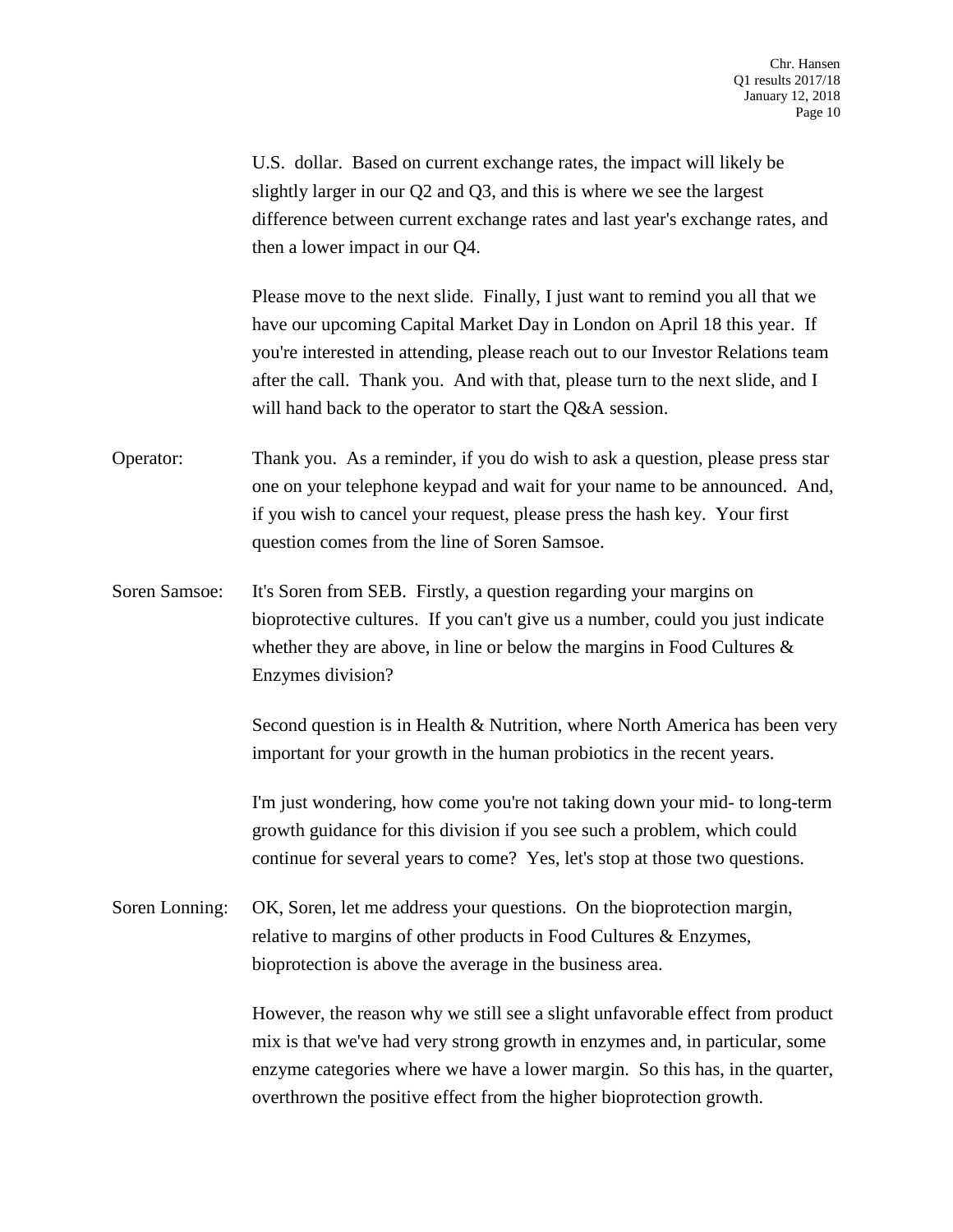Secondly, why we are not taking down the longer-term financial targets for Health & Nutrition. First of all, we do see strong growth opportunities in this business area across all segments. And in particular, when we look to North America in human health dietary supplements, then we do believe that we will see improvements when we look forward.

One very concrete thing is that part of the decline we are seeing now is related to our -- some of our customers reducing their inventories, so there is a nature of one-off effect in the numbers. And then secondly, we do believe that when we look long term, probiotics is here to stay. We believe that the consumers, they will become more and more educated in this field.

And they will -- there will be a move and reinforcement of products with a high-quality level and strong documentation behind. And that is also why we expect that we will continue to grow in this area also going forward.

Bear in mind that the category dietary supplements with probiotics continues to grow in North America, so we are not seeing the market moving into confection. It's just coming down from a, historically, a double-digit growth level.

Soren Samsoe: OK, that's fair. The next couple of questions is -- or the last two questions is, first of all, the margin you delivered in  $Q1$ , can you just confirm, this is where you roughly expect it to be already in the beginning of the year after Q1?

> And then secondly, you have a Capital Markets Day in April. Just remind us, is this typically a time where you normally would reevaluate your mid- to long-term targets? Or is this completely different topics you are going to talk about there?

- Soren Lonning: Let me address your margin question, but could you -- maybe I didn't fully understand. Could you repeat it again, Soren?
- Soren Samsoe: No, yes, just whether this is where you expect it to be after Q1 in terms of the margin?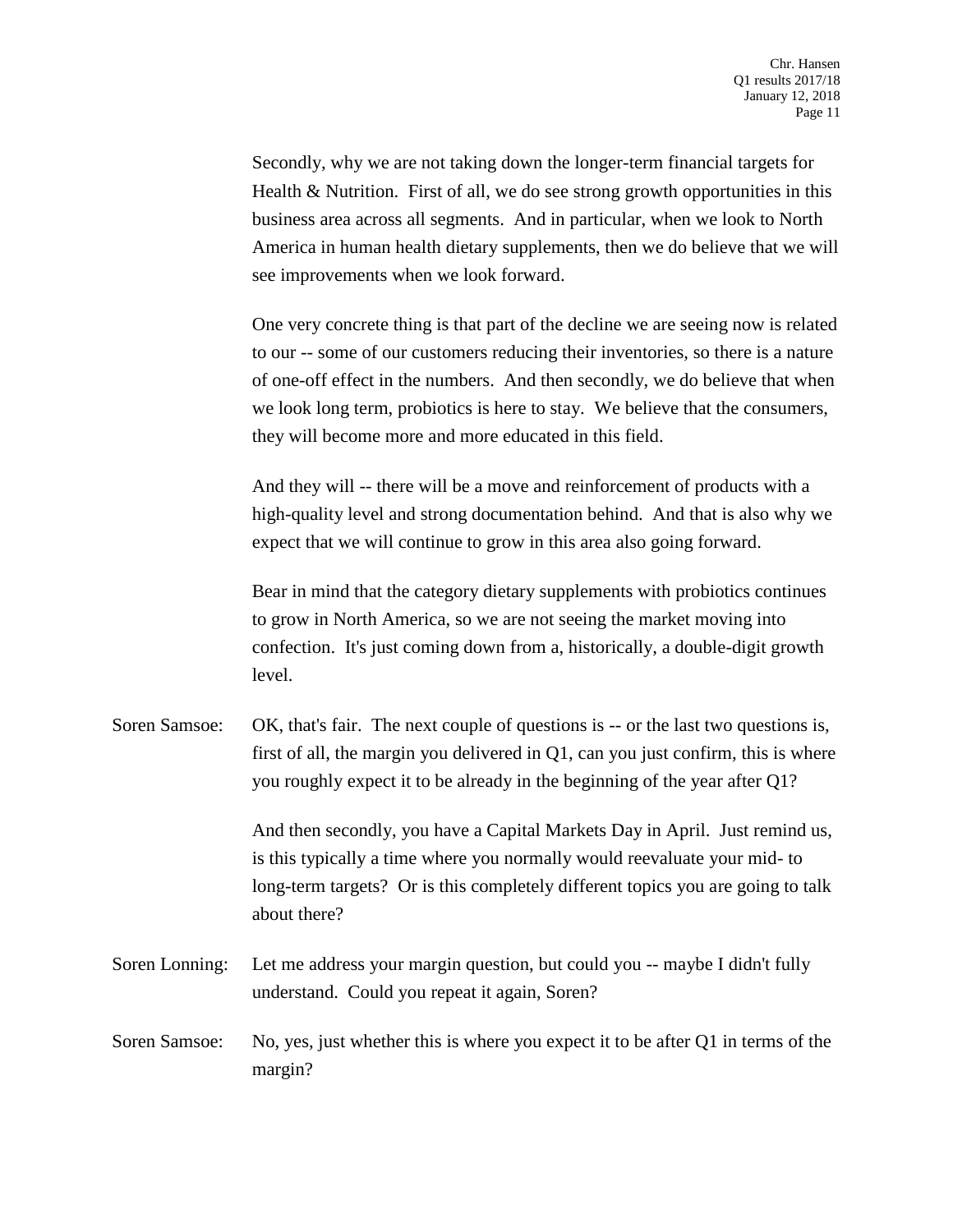Soren Lonning: Yes, but I can confirm that. That is exactly where we expect it to be. And when we look to the drivers that was impacting us, unfavorable in this quarter, first of all, the property sale last year; currency rates, which really changed during Q4 and not during Q1, they've been quite stable during Q1; and then finally, the fact that we would be ramping up our facility.

> And last year, we had a positive effect from the building up inventories ahead of shutdowns. All of these factors were known, so that's why it was fully expected, the development that we saw here.

Cees de Jong: Let me -- Soren, let me take your second question on the Capital Markets Day. We run a two-year strategy cycle, and so we are currently in the process of updating. So the intention is indeed, at the Capital Markets Day, to give our midterm guidance, which is like a five-year guidance.

> We've also taken note of comments by various analysts with the request to better articulate our long-term future, and then we talk about the lighthouses. And to the extent possible, it's also our objective to better give insight in how we look upon plant health, bioprotection and maybe even microbiome.

> That's the one where we've always been saying to you guys, if this is going to happen, Chr. Hansen is going to be a key player. But please, don't put anything in your models. Let's see what we can tell on microbiome. The other two, we'll definitely articulate better, also the longer-term strategies.

Operator: Your next question comes from the line of Heidi Vesterinen.

Heidi Vesterinen: So first question, on human supplement. So you were talking about there being a near-term issue around channel exposure being unfavorable and also the fact that, yes, there are lower-quality products out there. Do you see this being resolved without changes in regulation?

> And also, what stops this from happening in other regions? Is it possible we see similar impacts in Europe and Asia? As here, we also see a lot of different types of probiotics, and it's very difficult for consumers to tell the difference.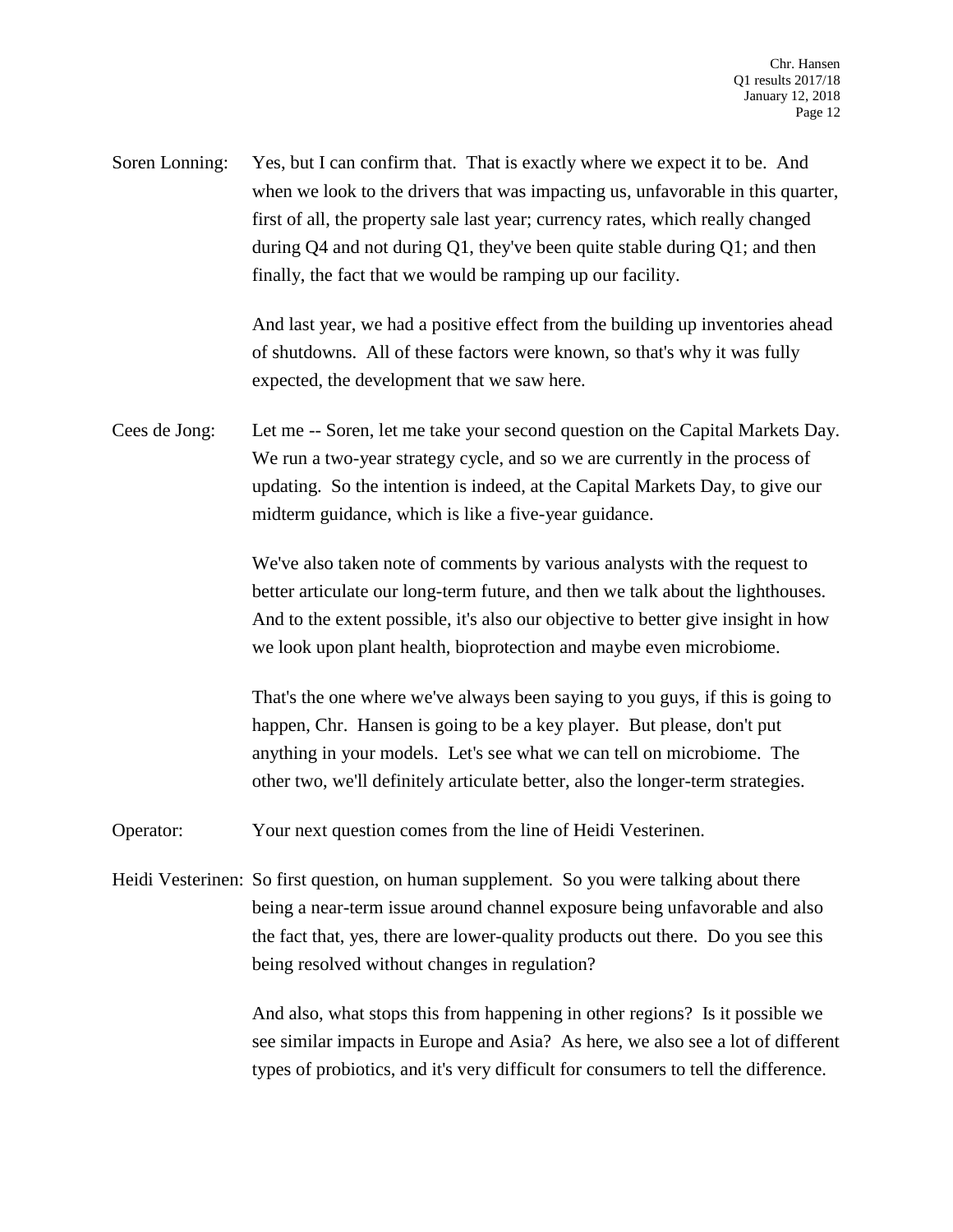And then the second question, on Cultures & Enzymes. Soren, maybe if you could please break out the various components of the margin change year-onyear?

Cees de Jong: Heidi, let me take your first question then. On human health dietary supplement probiotics, what is important is that the resulting health benefits are strain-specific.

> So all of you know that, for instance, on LGG, by far the most studies have been done. And that's also why that is a product that, for instance, is being used by doctors in hospitals because they rely on that information.

In addition there, too, what is important is that the probiotic bacteria that are being sold are stable and not just stable in the bottle or in the pill in which they're sold, but also stable to end up at that part in the gastrointestinal tract where they need to do their work.

And for those of you who have visited our R&D labs, you will have seen that, for instance, we have -- we used to have one. We now actually have more artificial guts so that we can also certify the stability of our products and that they do the work where it needs and not just stay in the stomach, but go lower down, so to speak.

What we now see in the U.S., and I'm coming to your question, Heidi, is that consumers are confused because simply, the products will say there's more bacteria in this product and, by the way, the price is low.

But the irrelevancy is that it's not about bacteria. You need bacteria where the clinical studies have been done. When you're an optimist, you would say that regulators already take a closer look.

And some of you will remember that one of the dietary supplement providers not so long ago got summoned by a regulatory body to take their product back because they couldn't substantiate the claims. That was not good for the category. It was good for Chr. Hansen because obviously, thereafter, we could provide that company with material.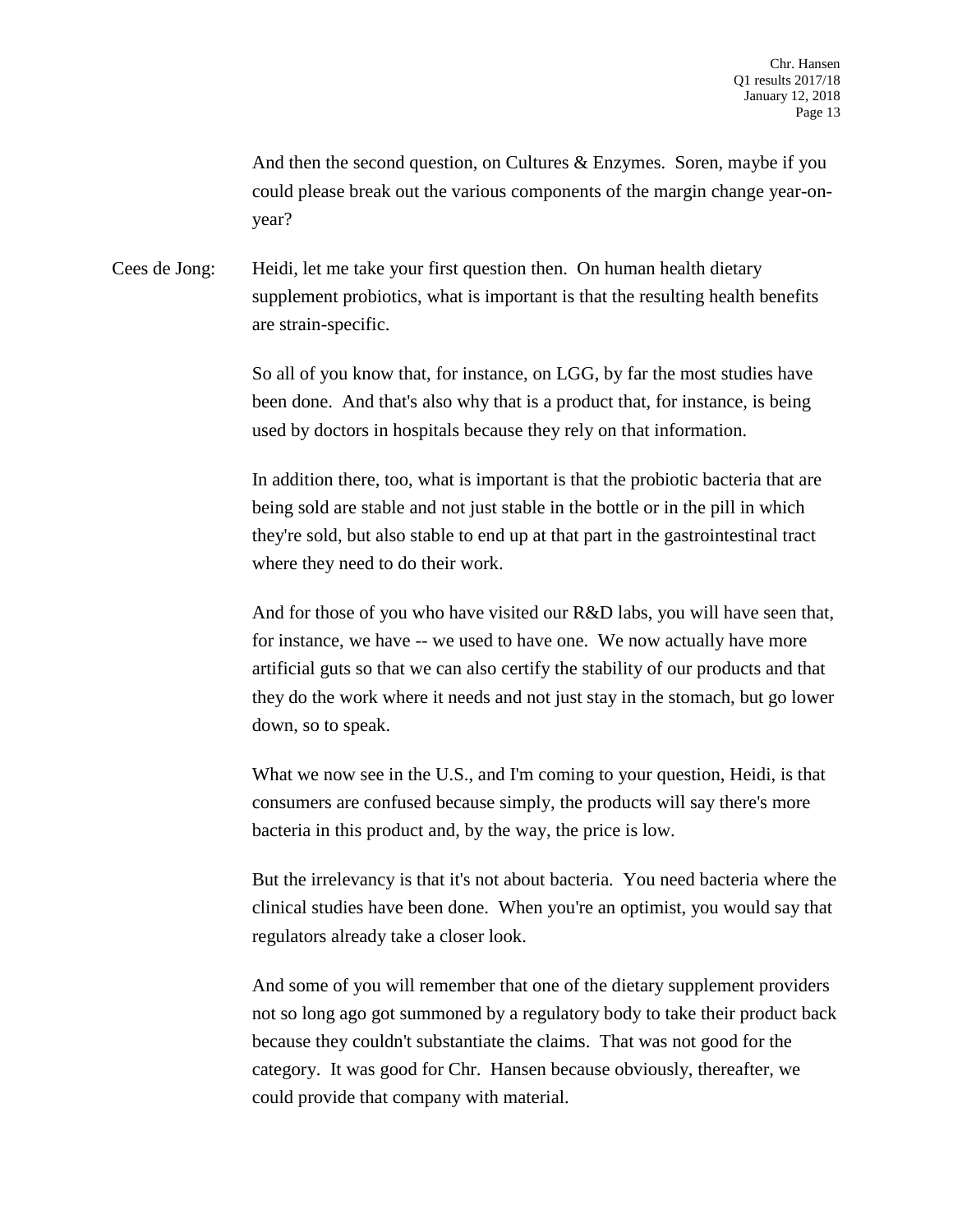I believe that some of our customers have relied a little bit too much on their brands and a little bit too less on educating the consumer what the strains really do. And I fundamentally believe we live in a world of total transparency, so assuming our consumers will find out.

I think regulators are moving in, and the (grand finalist) in the U.S. is an example that the FDA is pursuing. And I'm with Soren on this one. I think the category will restore. What we see is some might have a one-off, not repeated. We see some destocking at our customers that has aggravated the picture in the first quarter. My guess is we'll also see some of that in the second quarter as well.

Over the long run, there's no doubt that probiotics for human health will continue to show healthy growth. And one of the key drivers there is that all the studies that are being done in the microbiome help us to get better understanding what bacteria do in and on the body.

And then when it comes to positioning, I think Chr. Hansen has some of the best probiotic documented strains. So for the long run, we think this category will stay healthy. I find it difficult to predict, Heidi, what exactly will happen in other regions on the short term. Obviously, our exposure to the U.S. was, with certain customers, a bit larger than to other regions.

Soren Lonning: And then let me address your margin question, Heidi. In Food Cultures & Enzymes in Q1, if you look at the Page 6 in the presentation, then the drivers that we mentioned roughly contribute along the following lines.

> The property sale in Argentina is impacting negatively by around 1 percentage point. The currency is a little more than 0.5 percentage point. And then we have the ramp-up cost for the new production, but also the effect from the inventory buildup last year.

If you check the combined effect here, we are talking around 1.5 percentage points. And then finally, the product mix that is less than 0.5 point. So those are, in rough terms, the margin drivers of Food Cultures & Enzymes in Q1.

Operator: And your next question comes from the line of Lars Topholm.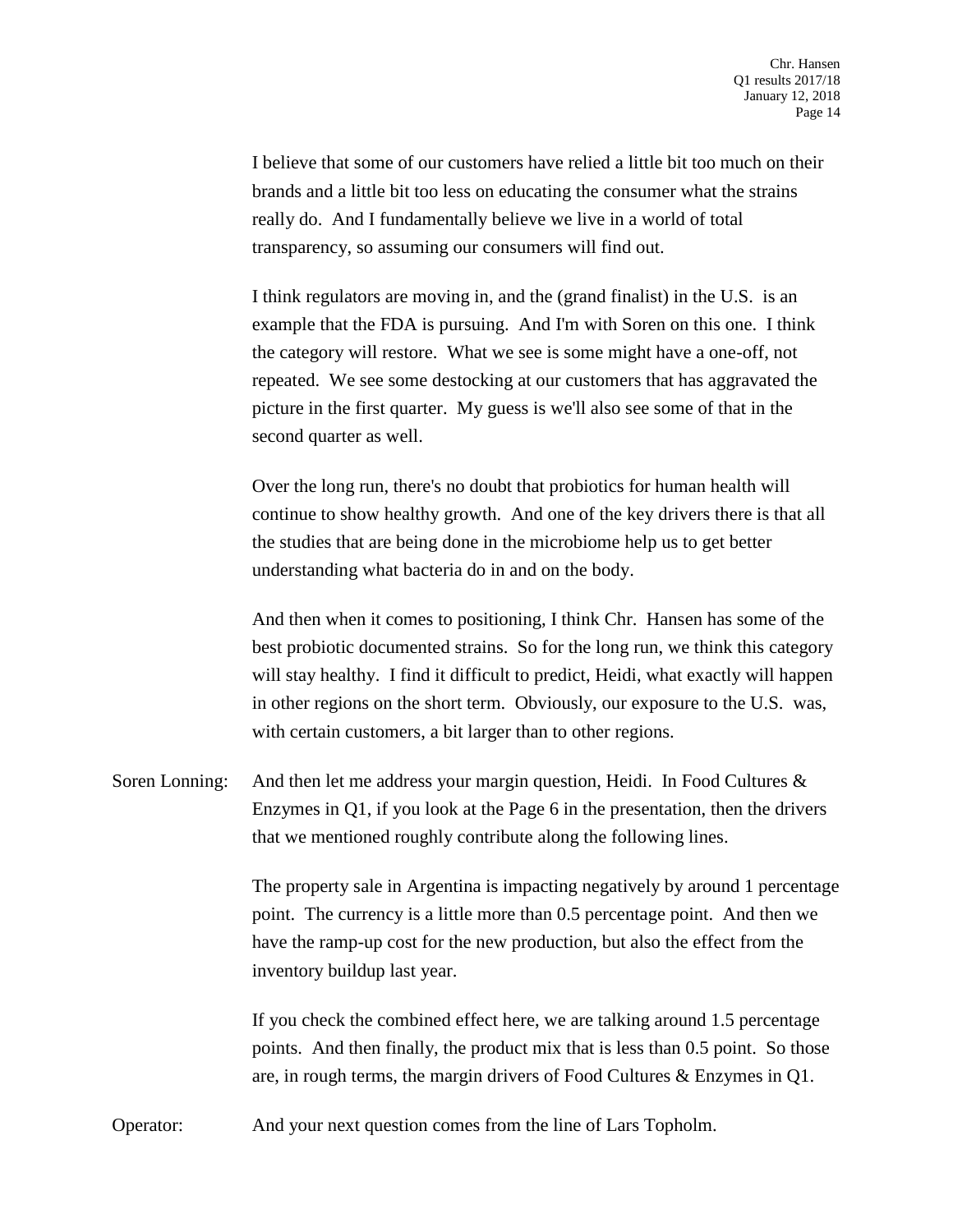Lars Topholm: Lars, with a couple of questions. Just to follow up on Soren's question, and you've been discussing it, about the long-term guidance in Health & Nutrition. So I understand why you keep that, but there's always a question what long term is. So if I ask more specifically, I mean, in Q1, you grow 10 percent organically, but have a 5 percent currency headwind.

> If I look at Q2, 3 and 4, your average comp will be roughly 8 percent tougher. So my question for the year, I know you now say you will grow less than 10 percent, but could you envisage a situation where the revenue in DKK is actually flat? And when you comment that in Q1, you're also hurt by destocking, can you put some quantification on that, how much is destocking and how much is something else?

> Then the second question, are you able to begin to quantify how much of revenue in Health & Nutrition comes from plant health? And if not yet, when will you begin to quantify?

> Do you have a hurdle rate they have to reach before you begin quantifying it? And then in Natural Colors, I understand your margins are down, among other things, due to commodity price inflation, but you have gone through with some price increases. Do you have a delay in price increases that we will see you catch up on in the coming quarters? Or how should we look at that?

Soren Lonning: Let me try to address that. I may have to go back and address some of it. If I take the plant health first. We are not specifically quantifying it because it is only – only constituting a few percents of the business, so that is roughly what you should expect at this point in time. It is still human health and animal health that are by far the largest areas in this.

> In terms of the long-term guidance for Health & Nutrition, I think you are trying to get me to specify how large the deviation will be for the year. I would put it this way that we do still believe that we will see growth in Europe for the year.

And I think then you can do a little bit of math if the currency effect is to the tune of four, 5 percent in this business year. But we do still expect to grow...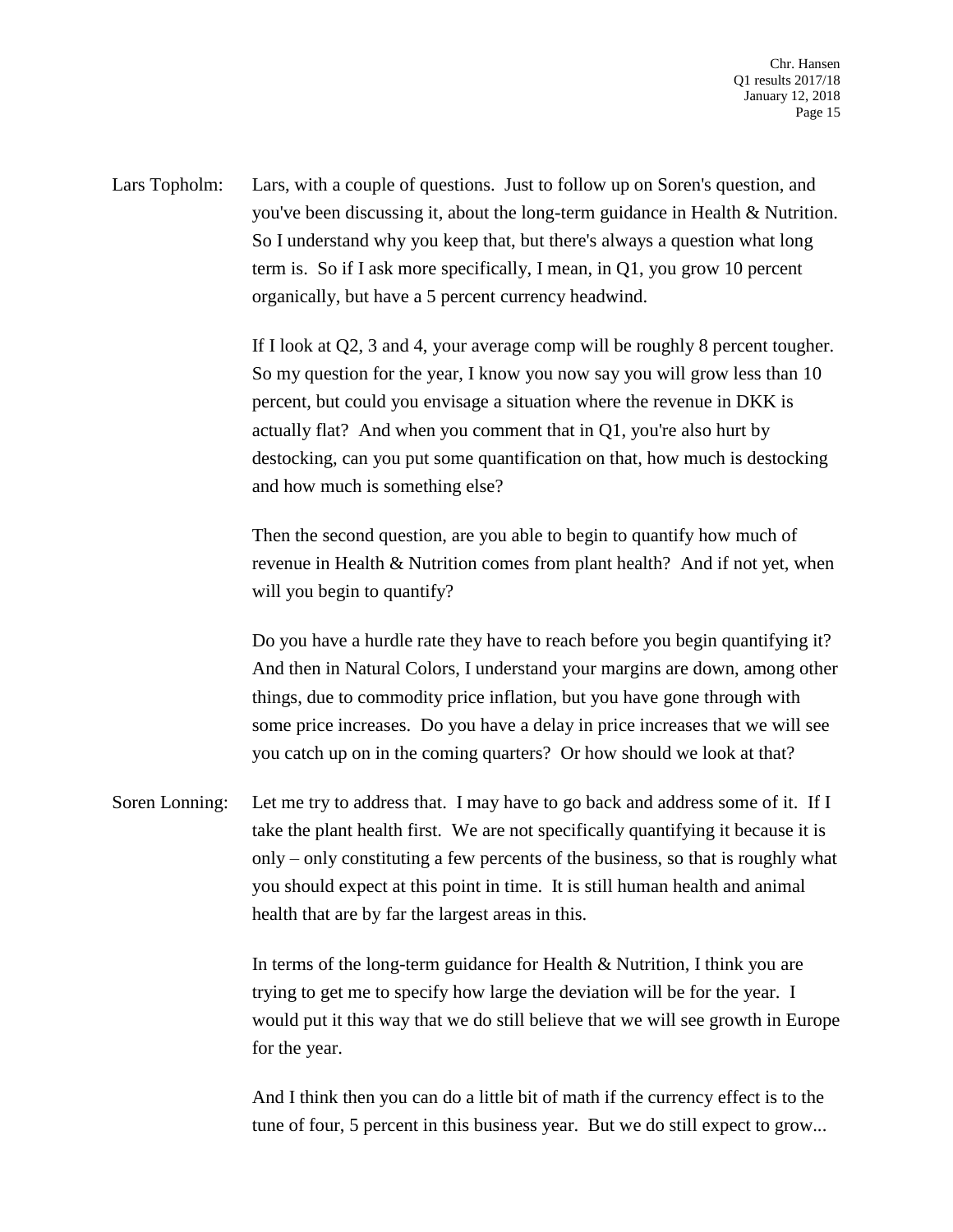| Lars Topholm: | That would mean you have to grow a little bit more than 4, 5 percent |
|---------------|----------------------------------------------------------------------|
|               | organically?                                                         |

- Soren Lonning: Yes.
- Lars Topholm: I just did the math.
- Soren Lonning: Yes, yes. So I hope you get a feel for what it means when we say below double digit.
- Lars Topholm: But you're not able to quantify the specific destocking effect?
- Soren Lonning: To be honest, we don't have full transparency on this. But given that the market is still growing in North America in this one, it is a sizable effect for the North American market.
- Lars Topholm: Well, what is "sizable?" I'm a bit lost here.
- Soren Lonning: But I cannot give you a precise answer to this, Lars. But when we have a decline in North America in dietary supplements and the market is still growing, then it is an important driver of what happens for our specific business in North America in Q1.
- Lars Topholm: OK. So it means the products you are supplying through are still growing?
- Soren Lonning: Our...
- Lars Topholm: In sellout from your customers?
- Soren Lonning: And some of our customers are still growing in the market. There are also some that are more challenged. But overall, the market is growing. And overall, our customer base is growing in the end market. But we are negative in this quarter, so inventory has an important impact for us. And lastly...
- Lars Topholm: Sorry, just if I can follow up on Health & Nutrition? Because you also mentioned that your customers are more brick-and-mortar exposed maybe than the average market or more exposed than those winning some traction in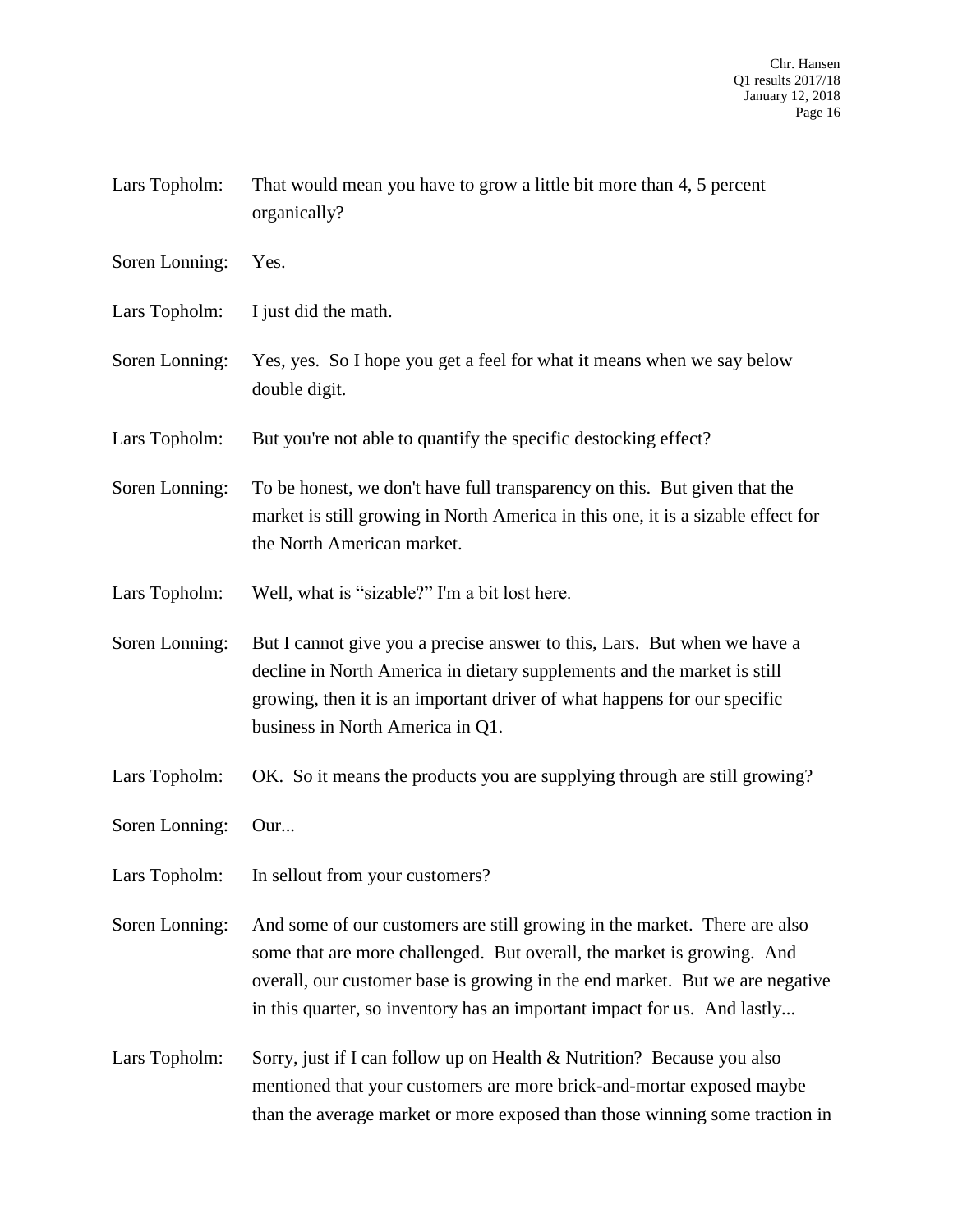the U.S. right now. But what can you strategically do to get the stronger online presence given that you have an indirect sales model?

Cees de Jong: No, it's not us that's doing that, Lars. The point I wanted to make, and it's a nice lead-in, is that some of our customers are very dependent upon maintaining their probiotic dietary supplement brands.

> One of our customer's wins is more than 50 percent of its sales of that particular unit or group is in dietary supplement probiotics. So they're very committed to making this happen. This particular company has just been bringing onboard additional competence to also become better in the online segment. They are by far the number one in the brick-and-mortar.

They have noticed that they missed a bit what was going online, acted very swiftly and basically brought on people that they brought in from Amazon. And I don't think there's any better company to help win when they've worked with Amazon.

So that's an example. And again, what we have to remember here is that in the end, in a world where people today have access to much better information, the better science is going to prevail.

This is not consumers that want to be tricked and want to spend money on a product that's not working. And there, Chr. Hansen is backed by all the good science on all our products. There was one last question that we didn't answer, Lars.

- Lars Topholm: Yes, that was in Natural Colors, if you still have some catching up to do in terms of price increases. So we -- from a price increase perspective, you'd expect some margin momentum in the coming quarters?
- Soren Lonning: I would say that we have some product categories where we are adjusting downwards and some where we are adjusting upwards. The key driver of the margin swing here in Natural Colors was actually raw materials prices impact on inventory, not so much at our end customers.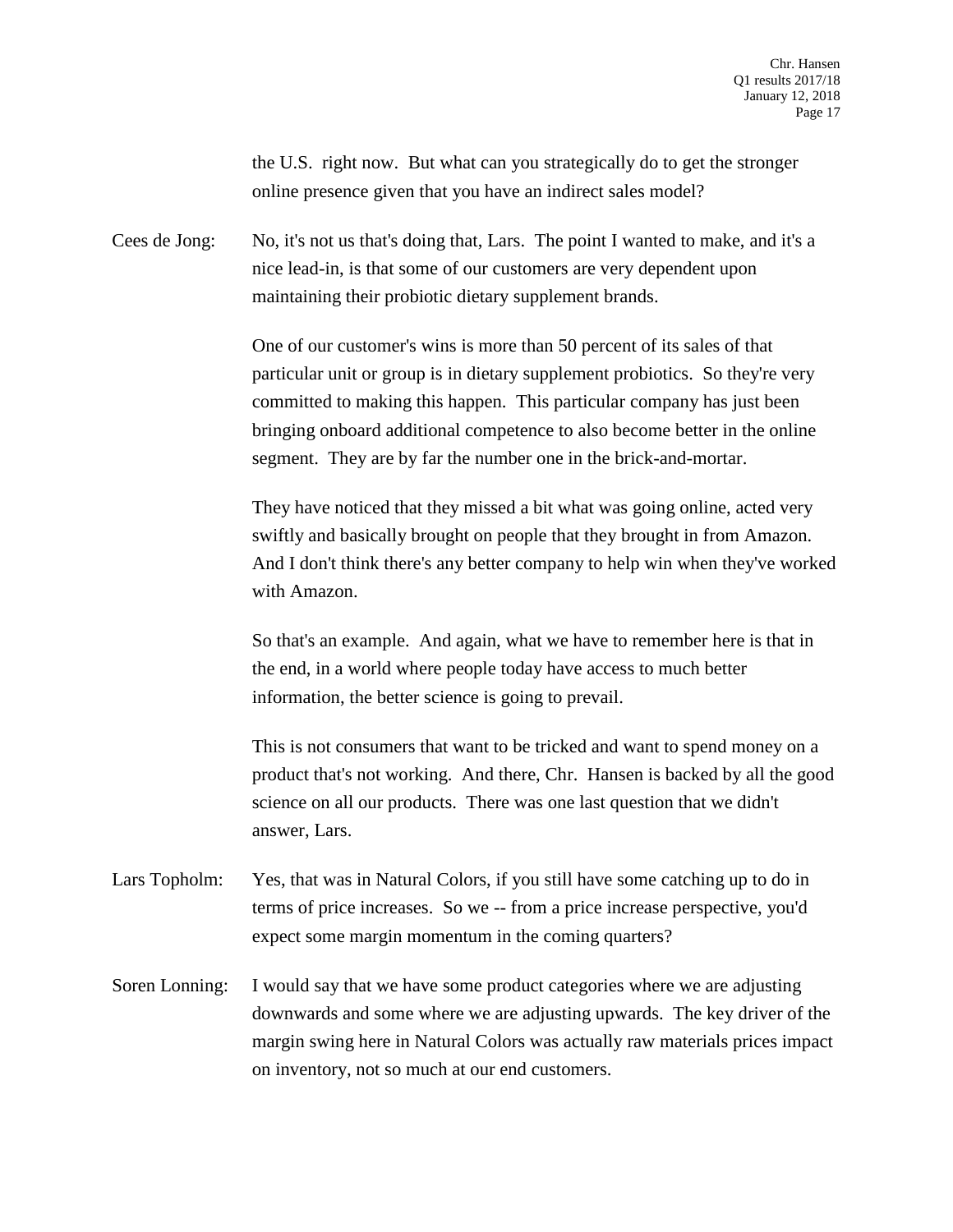And as you may remember, we discussed this also in the Q4 call, we did have from that the inventory effect, we did have a positive effect in Q4. I think we flagged it around 2 percentage points positive in Q4 Natural Colors, but also clearly stated that we will see a swing -- a negative swing into the first half of '18. And this is exactly what we've seen.

So we have in Q1 seen a negative impact of these changes, raw material changes, price changes on our inventory of between 1.5 and 2 percentage points. So that is the key driver of this and, to a lesser extent, the prices to the end market.

Operator: And your next question comes from the line of Fulvio Cazzol.

Fulvio Cazzol: I have two. The first one is on the Food Cultures & Enzymes. I noted that the pricing that you're getting of around 2 percent in the quarter is less than the currency headwinds. And if I go back to 2016, I know that actually, through the euro pricing strategies that you use, it should be a little bit more balanced.

> So I was just wondering, is there a lag effect on some of the euro pricing, which would mean that, that pricing line should accelerate as the quarters persist? So that was my first question.

And then my second question, I apologize, but it's on the Health & Nutrition North America issue. I'm just trying to understand the parallels between the situation in North America today and the European probiotics for yogurt situation a few years back, i.e., some competitors making claims that are not credible, the regulator coming in and basically then impacting the entire market. How should we think about the two case studies?

Let's say, could there be a risk that in Health & Nutrition North America, regulatory changes could actually impact the growth of the entire category and consumer confidence could reduce on some of the health claims across the board?

Soren Lonning: If I address your first question, then, of course, we have some markets where we are not pricing in euro price list. This includes North America as the most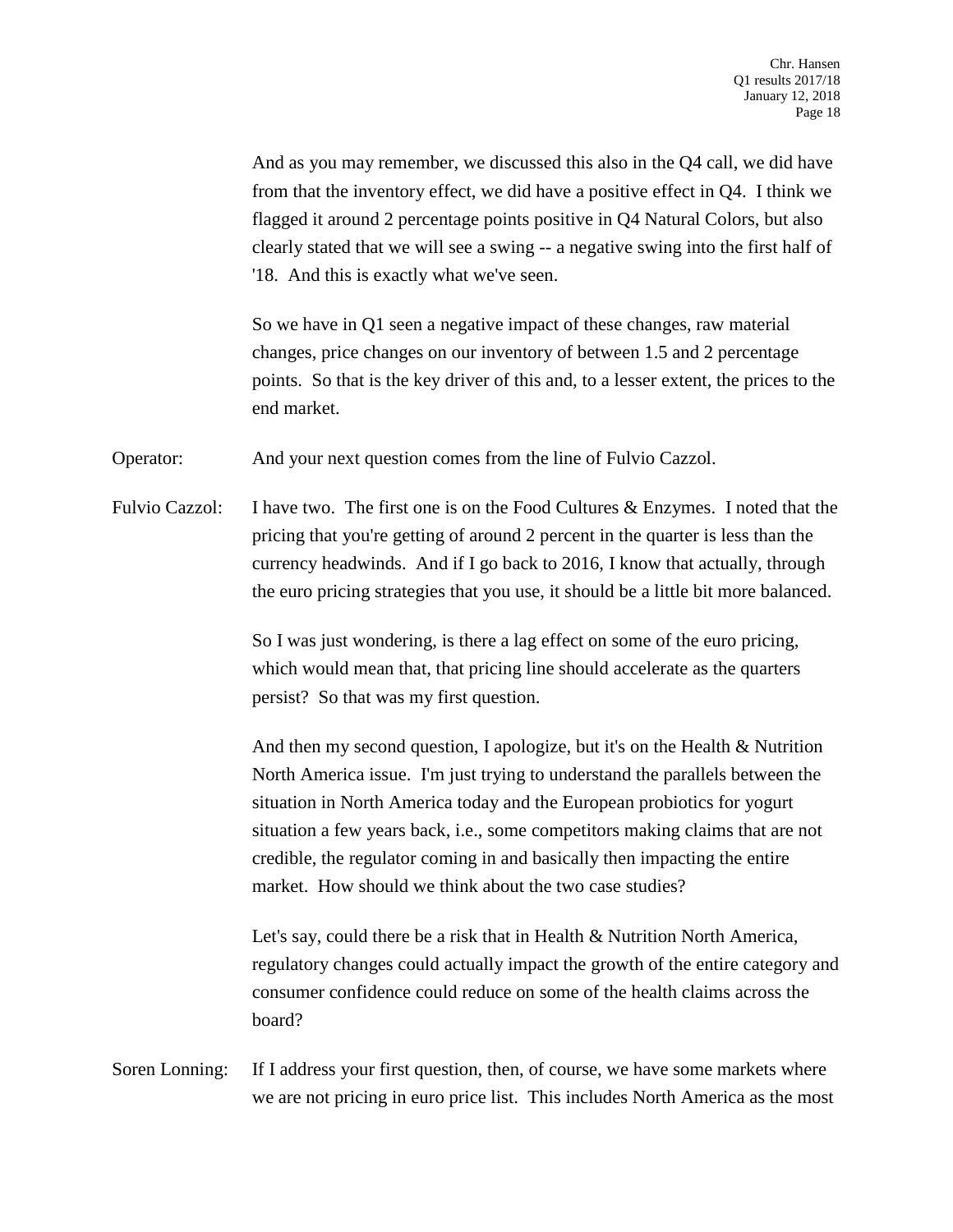prominent example. And it means that you cannot necessarily deduct what it has been in the past, the delta between the organic and euro growth.

So in this case, given that the U.S. dollar has declined quite a lot compared to last year, then you see the difference. There's no changes in our euro price list mechanism (base). It is more or less a live thing that we do. It's adjusted very fast, so no changes to that.

Cees de Jong: Let me take your second question, and I think it's a great question. I understand where you're coming from. But what happened in Europe and EMEA at the time when the European agency stepped in was that we had yogurts on the market that made claims that could not be substantiated.

> And one of the major suppliers of yogurt was basically saying, if you take this probiotic today, you're healthy. Tomorrow, you will be even healthier. And that claim could not be substantiated by good science.

> And then what happens is that the regulator came in and banned the use of the word probiotic on dairy product. I think the situation in the U.S. is slightly different. There's a quite litigious environment.

> And the people who are putting their dietary supplements out there, they don't dare to make these claims. So the only claims that they make is that in the bottle or in the sachet are a significant number of bacteria or a significant number of different bacteria.

> I would urge all of you to go online or into a Whole Foods and look at the shelf. What you see is people advertising, there's these different strains in and they're in at these volumes. And probably they are. They don't make any further claims.

They don't say that those strains have any health benefits because they can't and they don't dare to because then they will be taken off market by the FDC. Nor do they make claims that these bacteria do the work where they need to do it, nor do they make claims that the bacteria are stable over a prolonged period.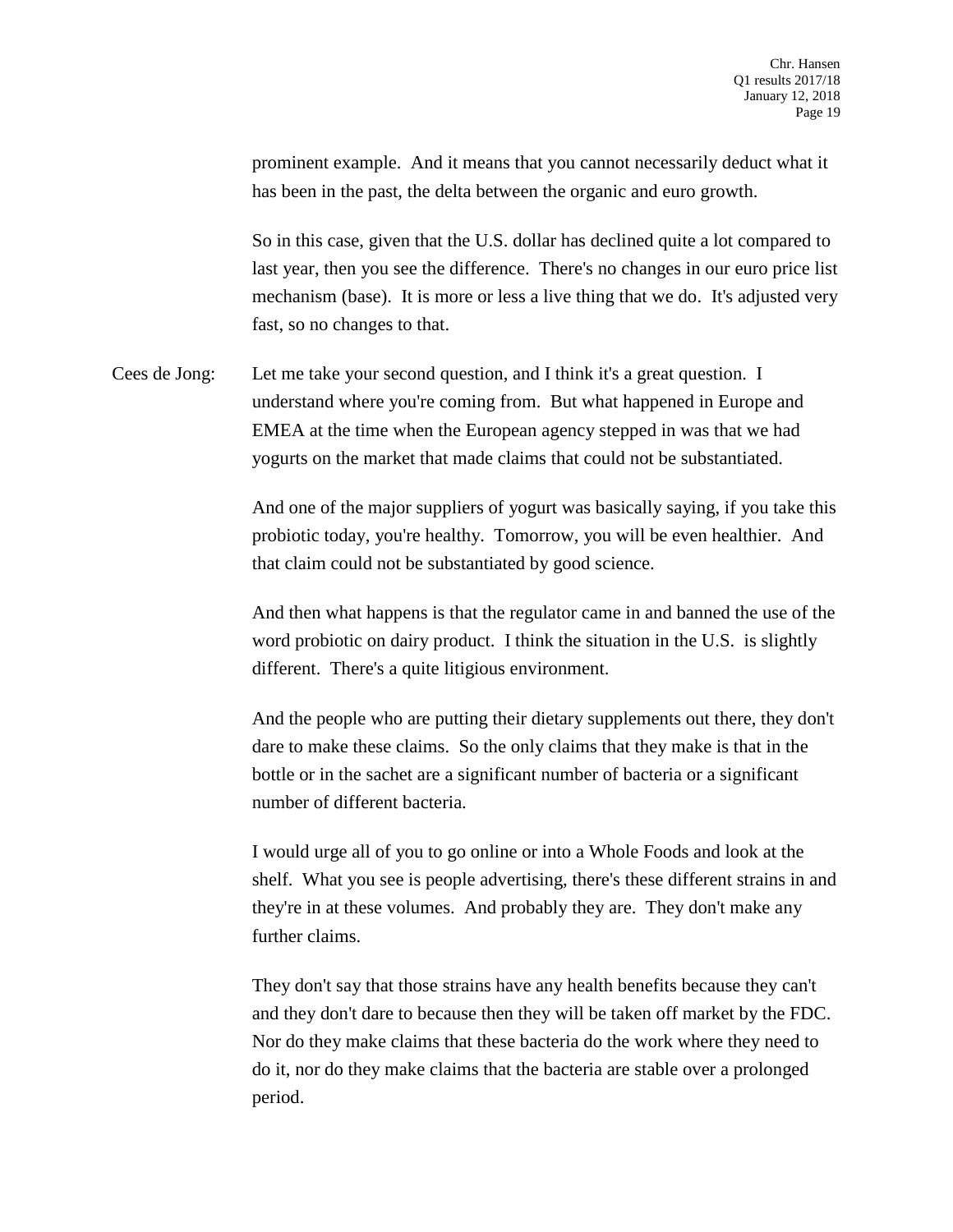And that is exactly what our customers will begin addressing. And that's exactly the sort of science where we have the documentation and the studies done to back it up. So I think this -- I understand where you're coming from, Fulvio. I think it's a very relevant question. But I do believe the situation is different.

And just to build on that, you should probably Google buyer probiotic dietary supplements withdrawn from the market. I think this happened back in 2015 or thereabouts. I'm not exactly sure. And then there were claims made by a U.S. seller of dietary supplements that could not be substantiated. They were forced off the market.

Operator: And the next question comes from the line of Annette Lykke.

Annette Lykke: So Soren, I was just wondering what it would mean to your overall margin for the group that you are enjoying your expectations for HND and (earned it for FC&E). I was -- thought it would have a positive effect, if you could elaborate a little bit on that?

> And then also, if you could just share with us a little bit more what the first sales has been and what situation has been for your bioprotection's secondgeneration products? And should we expect any sort of acceleration of the growth? Or has it just been a very strong Q1?

Soren Lonning: OK, Annette, let me address your first question in terms of the margin. You are right that we -- the higher sales in Food Cultures & Enzymes have a slight positive effect on our mix. So from that point, you are right, but it's not of such a magnitude that, that influence our overall assessment of where we'll end the year.

> Bear in mind that when you look to our gross margin, then it's relatively on par between -- in our microbial platform between Food Cultures & Enzymes and Health & Nutrition. And that's what really matters when we look to changes in our revenue projections. So there is a small positive effect, but it's not material enough to impact our outlook.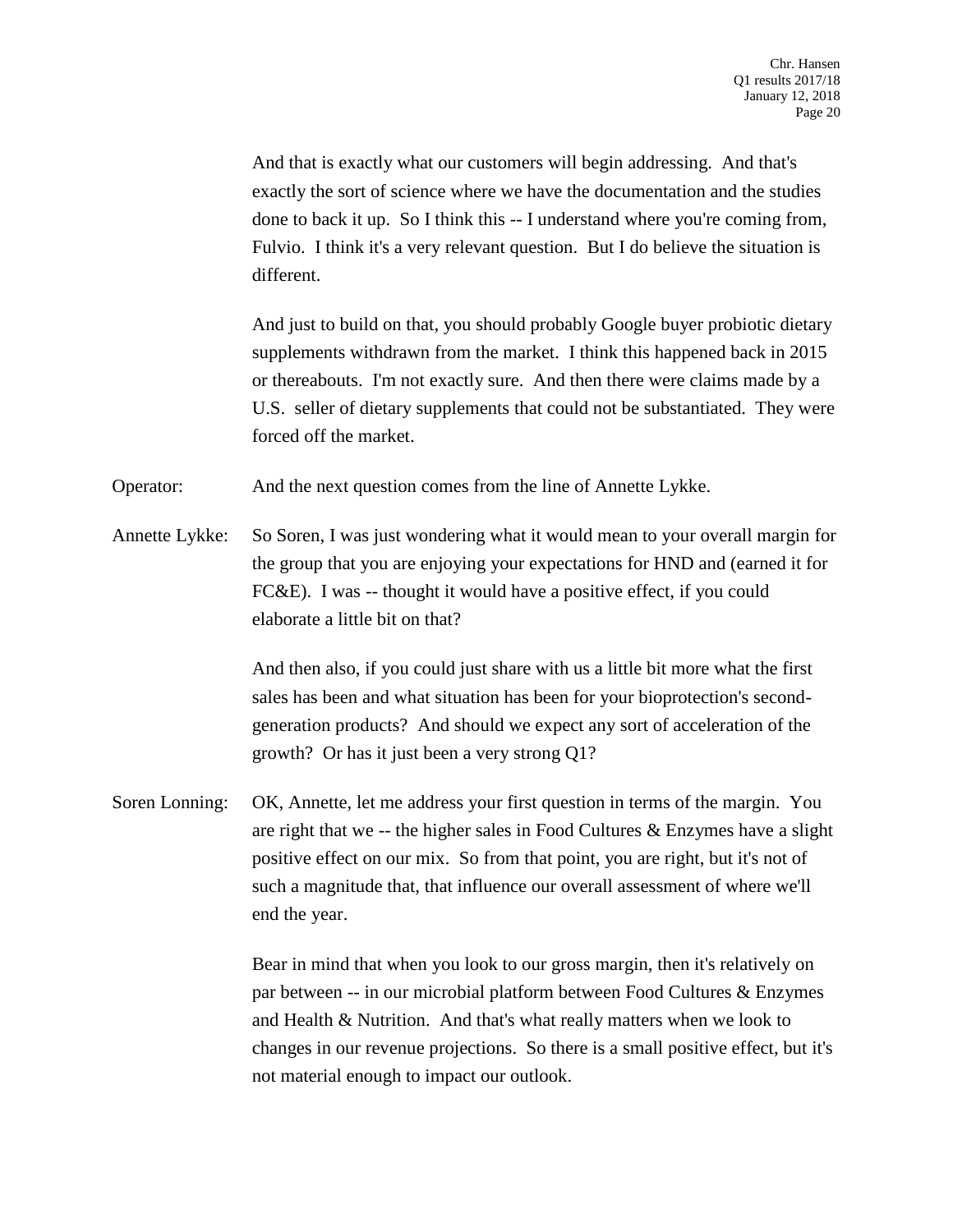Cees de Jong: Let me take your second question on bioprotection, Annette. What we've been doing, and I'll get to what the application areas are in a second, what we've been doing is we've taken our entire collection of 30,000 strains to look for those strains that have the strongest possible bioprotective mode of action. And that enables us now to target markets that were a little bit more difficult before.

> And you need to think of Latin America, you need to think of Asia Pacific, where in Latin America, we now can replace chemicals that were used to keep the yogurts fresh and safe; and in Asia Pacific, we can help our customers to extend shelf life. And initially, I was thinking that it had to do with hygienic conditions in some of those facilities.

But it's more important to recognize that even when the facilities in those geographies are of top quality, the moment the yogurt leaves the facility, they're being challenged. It's either high temperatures, it's either cold change that are not intact. And there, we have now seen that we have solutions that will help the customers in those markets.

Actually, this morning, we had an internal presentation where we have compared our products to those of competition. And what we then see is that our products are significantly stronger than those of competition. So it's clear that we were not the first in the market with bioprotection.

But by now -- by far, we have the Number One position. And also, when we compare ourselves to new entrants, their solutions are less strong. And the sole reason for us being in that position is that we have a broader base, a significantly broader base to work from, and that's the 30,000 strains.

And then finally, obviously, (displays) to a consumer trend where consumers look at the label, and they don't want artificial preservatives in that label. So when you use bioprotection, you'll have a complete (thin) label.

And then back to your question, what does it do for the numbers? In Q1, it's hardly moved the needle. I mean, in Latin America, we had some wins. For this year, that will be also quite modest. Normally, in dairy, it takes time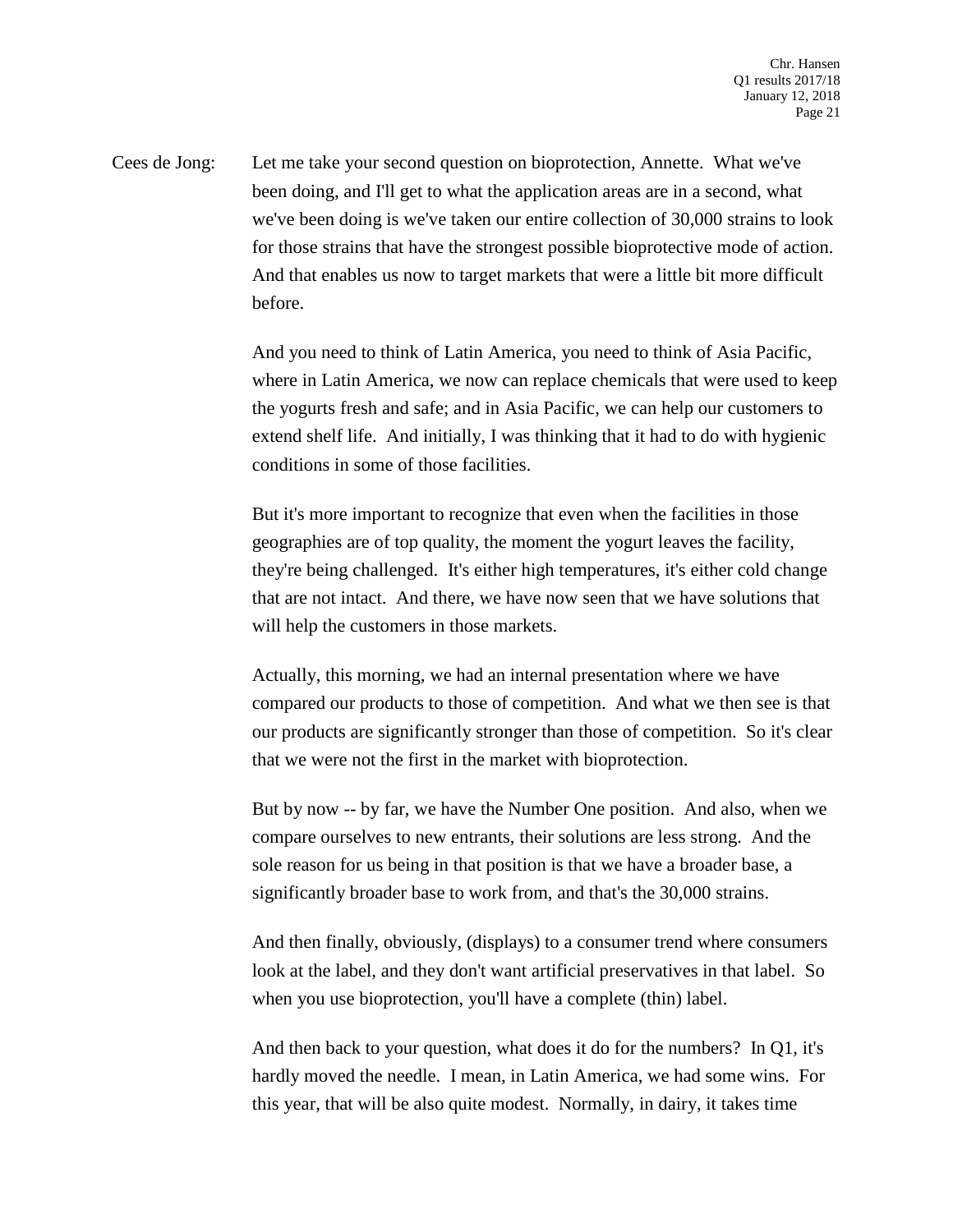before people start adopting the new solutions. However, the outlook, of course, is quite positive.

And to see an acceleration in the growth rate that is already around 45 percent, i.e., that will probably be a tough ask. But we foresee very good growth in this category. So when we look at Food Cultures & Enzymes, the fundamental business does well, but also bioprotection is a fantastic lighthouse to have next to that.

- Annette Lykke: Can I ask if you have made any second-generation sales to China? Or maybe would you find it likely to make it this year? Or will that also be something in '18/'19?
- Cees de Jong: No, in China, we could probably make it this year. The first quarter, there were no sales in China, to the best of my knowledge. But I don't know all the individual sales. But this year, I will be disappointed if we haven't.

Operator: Your next question comes from the line of Arthur Reeves.

- Arthur Reeves: Two questions from me. On the long term, we haven't talked much about animal health yet. What's happening on the antibiotic shift? And then could you just update us on any changes that have happened to your microbiome project, please, over the quarter?
- Cees de Jong: Let me take those questions, Arthur. The outlook for animal health as, by the way, was the Q1 growth, is I think unchanged positive. When -- the awareness of antibiotic usage in the feed chain is unchanged. A large number of investors are playing in the field. And well, maybe let me give you just one number.

In 2015, only 10 percent of the poultry produced in the United States was antibiotic-free. That's now gone up last year to above 40 percent. And I think that the trend is unchanged. It also means that some of the traditional providers of antibiotic into feed are struggling. But the awareness is so high, and we expect this to continue to be a driver.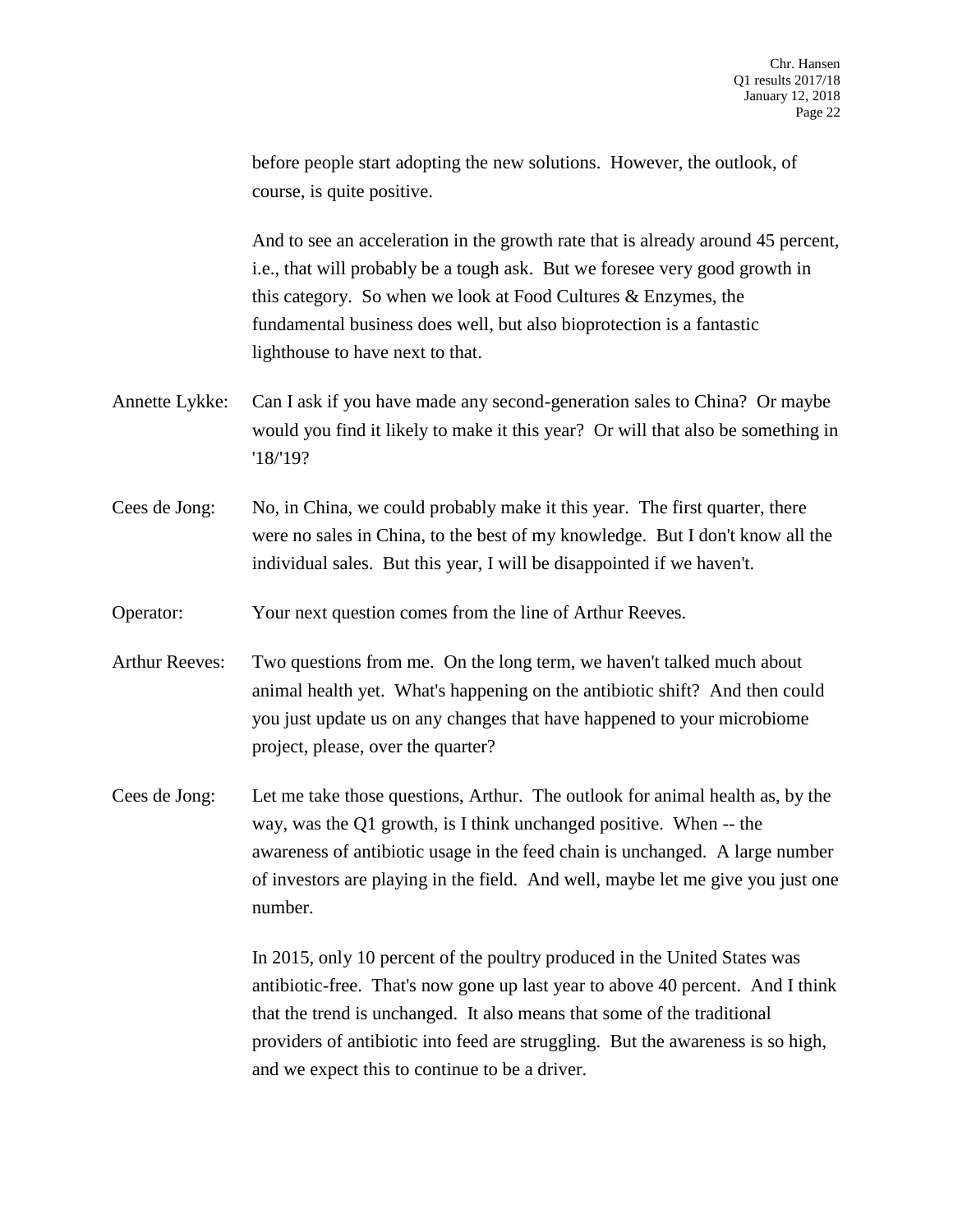In addition there, too, what we've been explaining in previous occasions is that we're launching better products. "Better products" meaning that there is a higher yield gain when it comes to feed conversion ratios -- so from the same amount of feed, the animals grow better. And we have products that reduce mortalities to some extent better than previous products.

And in all fairness, we're trying to get our arms around as to what the productivity gain of the widespread use of antibiotics has really been for the farmers. The farmer has just been brought up by, "OK, if we use antibiotics, it works quite well."

But it would appear that the productivity gains are actually not as high as previously expected. And then when you see that you can reach 3 percent to sometimes 5 percent productivity gain with probiotics, it makes it a quite powerful solution.

Now the sale of animal health probiotics is a highly technical sale, so it's not something that we can do with distributors. It's different from essential amino acids. And that means that we need to set up our infrastructure, our route to market in all the relevant markets. And that's what we've been doing in the United States.

It's worked quite well for us. It's also the business that was (protected) best when there was volatility in the agri end markets. And we're now copying that in relevant other markets, in EMEA and some markets in Asia. So outlook, unchanged, positive, and I'm sure we'll come back to that on the Capital Markets Day.

Microbiome, unfortunately, a lot of the things that happened there do not - and we're not able to talk about it rightly. We need partner permission to talk about the things we're doing. I think it's fair to say that the progress that we've made technically is, yes, is impressive.

We've recently opened a whole new lab here in the science park where we avail of the really latest equipment where we can deal both with very difficult anaerobes and also milder anaerobes.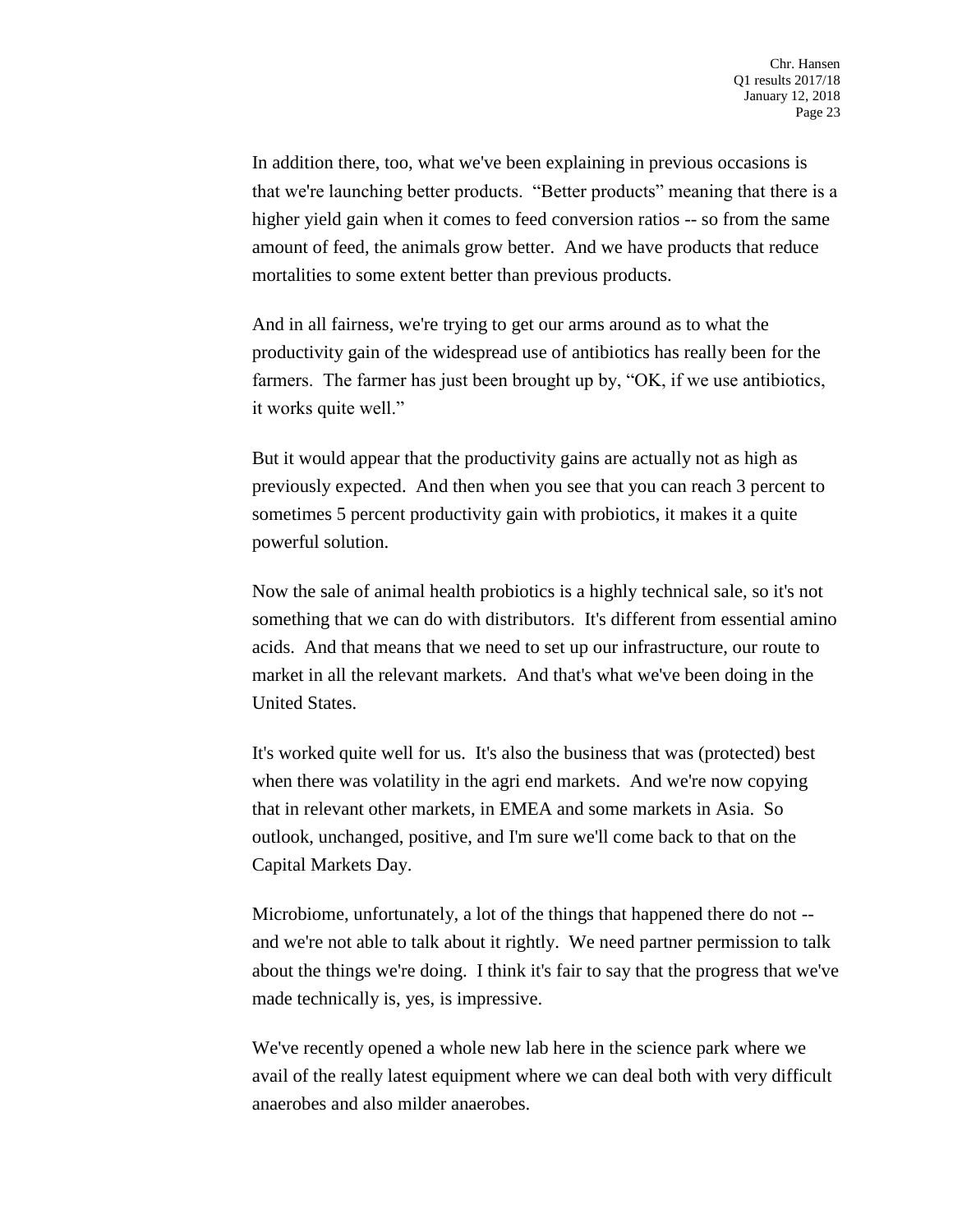And then when you look at the segment itself, apart from all the numbers you guys can find on the investments that go into this at the end market, that I consider less relevant. I consider more relevant that the science community is now finding out that some of the bacteria, which we've been knowing at Chr. Hansen for a long time, which we would consider the more easy bacteria, are equally relevant in the microbiome space.

And that opens up certain opportunities for us. I hope you would allow us to come back at this at the April Capital Markets Day.

Operator: And the next question comes from the line of Ben Gorman.

Ben Gorman: Just one left from me, I think. In terms of Health & Nutrition, thinking about the margin progression there and obviously, flat pricing again.

> So to clarify, within human and animal, I'm guessing, still, you're not giving anything away on pricing, despite the difficulty in the U.S., so still remaining quite firm there. Is that something which is a very clear strategy for you guys and not planning to move on that?

> And then, in terms of the margin progression, as animal progresses into other categories, specifically more into poultry and swine, my understanding is that, that is inherently a lower-margin business. And is that something that you think is going to slow down margin progression in your long-term forecast?

Soren Lonning: Yes, Ben, let me address those two questions. Yes, we, of course, try to stand firm on pricing in these segments. And then, as you will see, the numbers are flat, of course, reflects that there are some where we see a small decline; and then in some areas, we have been able to increase our prices.

> So from a margin point of view, looking forward in the near term, that's also what we expect. And this is also why we guide around 30 percent in the long term for Health & Nutrition.

> When you refer to the animal health segment and which product categories that have highest to lowest margin, you're right that we see a somewhat lower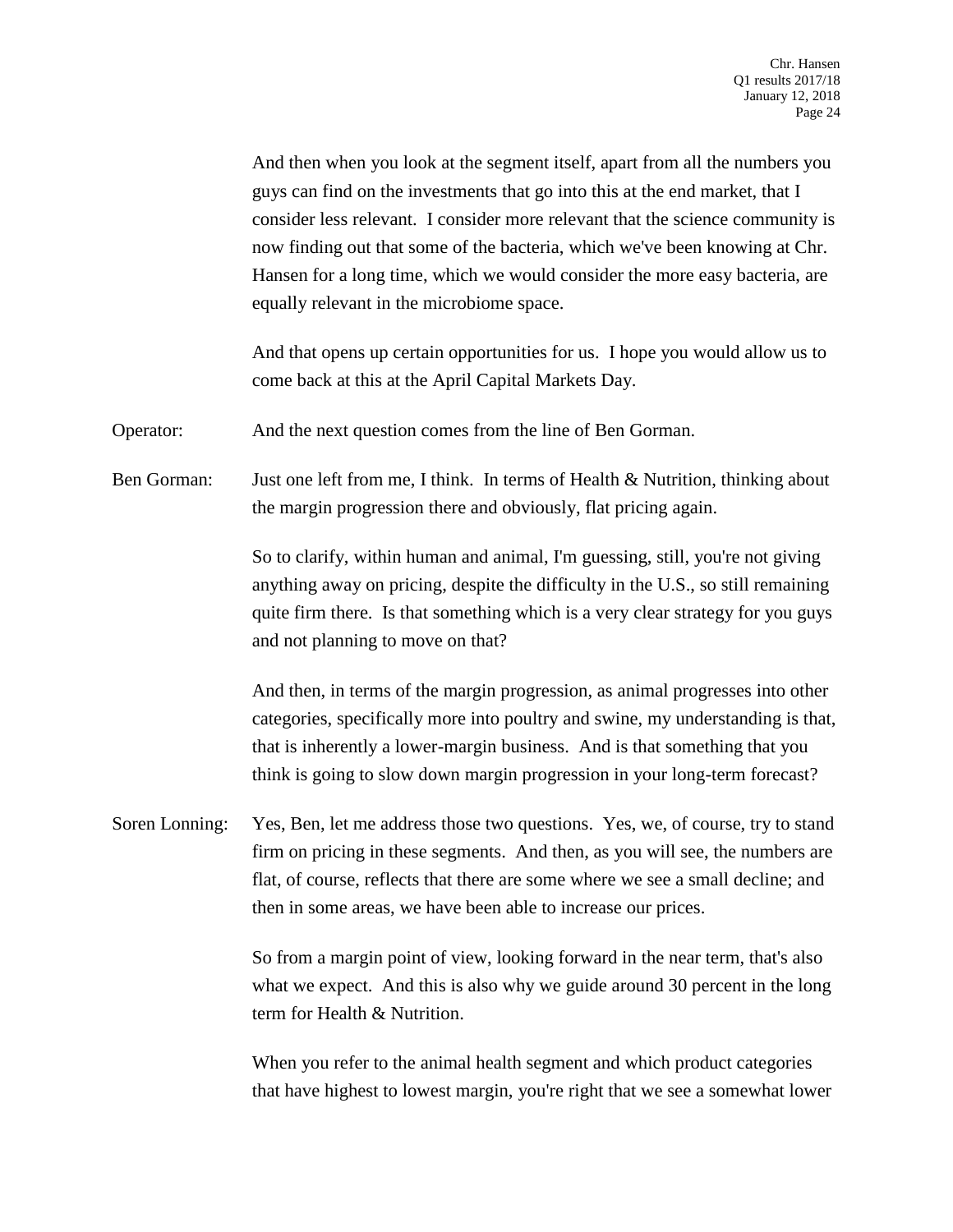margin on the poultry side. It's not hugely different, but we see a slightly lower margin here.

And that is, of course, a result of a -- especially in North America -- very consolidated customer base. And also, this is where we see most competition and most companies entering the space.

That's the easy place to start, you can say. When it comes to swine, these products are very interesting from a profitability point of view. And they are on par with the high end of the range, so that's not a low-margin category for us.

Ben Gorman: To clarify very quickly, if I can, on that. I know that you've obviously talked about the new competition coming in, in poultry categories. But are you still quite insulated from new competition in beef, in cattle probiotic?

Soren Lonning: The competitors exists, so we -- it's not -- we don't have the market for ourselves. But it's clear that the competitive situation is completely different from what we see in poultry right now.

> It is much more difficult to develop products for the cow's stomach. It's a much more complicated process, and that makes it more challenging for companies to enter this field.

Ben Gorman: All right. So there's no change in that message.

Soren Lonning: No. No change, no change.

Operator: And the next question comes from the line of James Targett.

James Targett: Just a quick one from me, on Natural Colors, actually on the organic growth line, I just wanted to talk about the phasing a little bit of growth throughout the year, particularly the SKU reduction.

> I think, in carmine, I think you're cutting about 1,500 SKUs. So where we are there and if that's going to continue to be a headwind from Q2. And then the customer order timings in North America as well, which you said impacted Q1, should we expect that to -- or fully recovered by Q2?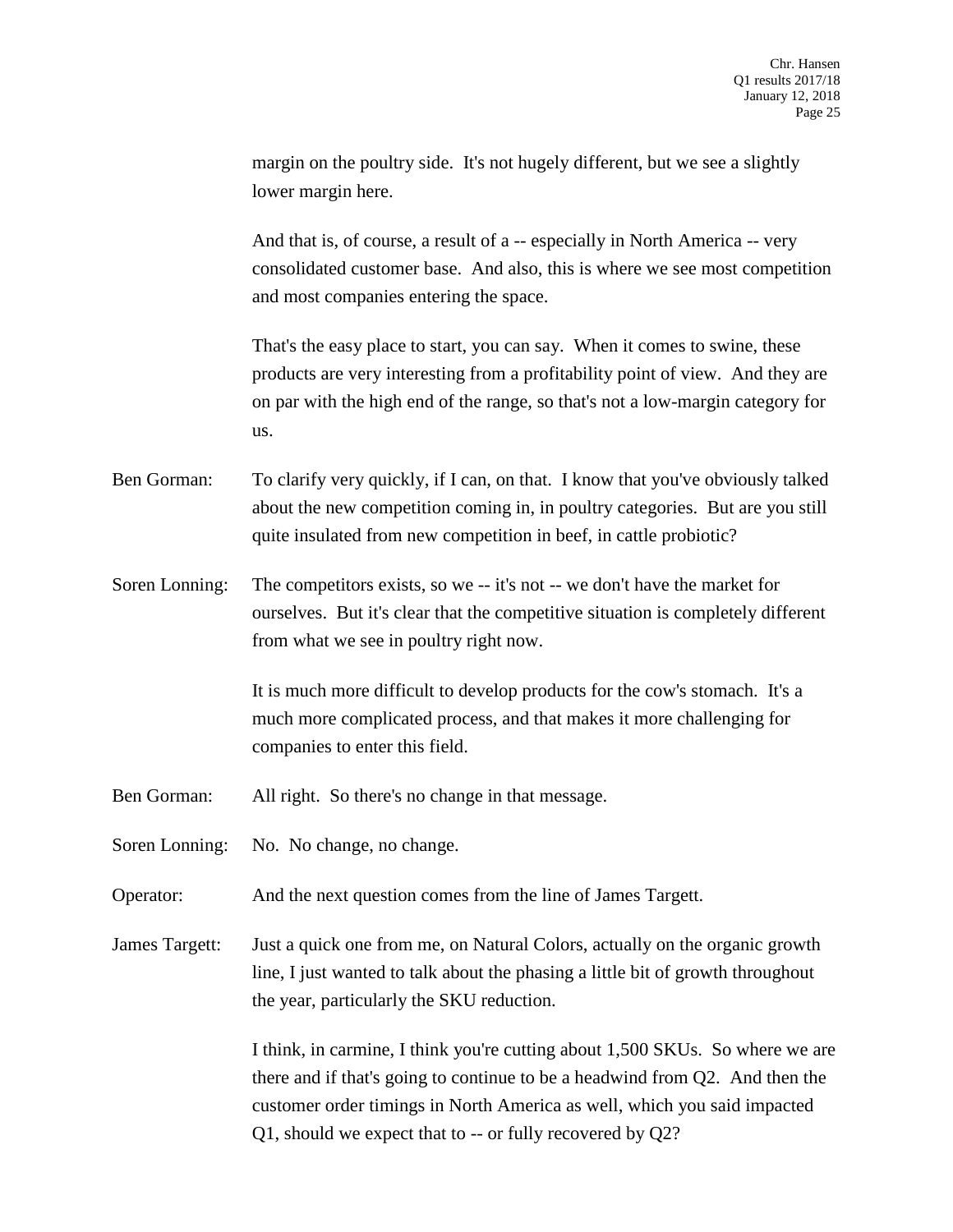- Soren Lonning: Let me address this one, James. If you look to the timing in North America, it's predominantly a Q1 thing. And it also means that although we declined slightly, we do believe that we will end up with quite attractive growth in North America for the full year. That is our expectations at this point in time. And then your first question, could you repeat that again, James?
- James Targett: I think you're talking about SKU reduction last year in Natural Colors, I think about 1,500 SKUs, and I think carmine was probably the main one. To what extent will that continue to be a headwind on growth from Q2?
- Soren Lonning: Yes. We're basically doing two sorts of profitability initiatives on the SKU side. We are doing, first, where we saw business with selected customers, primarily with the carmine, that we thought was uninteresting from a profitability point of view, that was what we addressed first. And then we've been on a journey also to overall reduce our number of SKUs by up to 40 percent as a complexity reduction measure.

So both of these levers will be smaller as we progress during the year, but we will not be completely done here in Q1, and we'll not be completely done in Q2 either. So we'll see a smaller effect for the remainder of the year.

Operator: And the next question comes from the line of Faham Baig. Faham Baig: Faham Baig from Credit Suisse. Can I come back to Natural Colors and understand the conversion taking place in North America and how that's developing this year and how you expect it to develop over the next 12 to 18 months?

> And sticking on Natural Colors, the mid-teens margin guidance, when should we expect that to (result)? Should it be in the next year or two? Or should we expect it further out?

The other question is on the U.S. Could I understand the impact of the U.S. tax reform on your tax rate as well as any other impact? I know your tax rate is already quite low, but what impact that may have?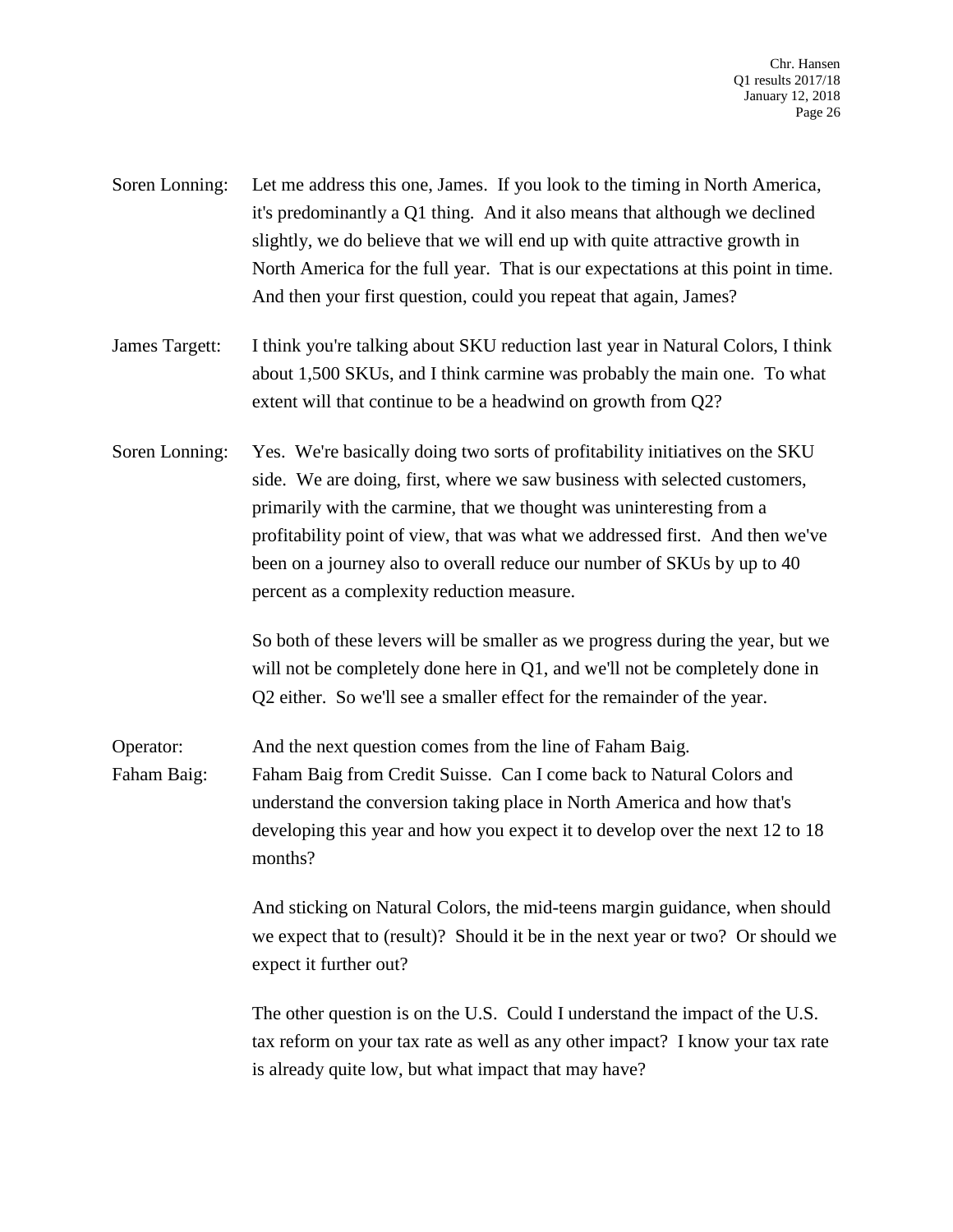And finally, on depreciation in Food Cultures & Enzymes. I believe you will start depreciating the new capacity from the next quarter. What impact should we expect on a quarterly basis?

Cees de Jong: Why don't we start at the end, and then we'll work our way back to the first questions? We'll see who picks up what, but I think depreciation, Soren, that will be you.

Soren Lonning: Yes. So if you look to the depreciation, then it was an investment of -- to the tune of EUR 45 million. We'll depreciate it over roughly 15 years. It means it's an annual impact of around EUR 3 million, so it means that's a little bit less than EUR 1 million per quarter.

> Bear in mind that we didn't start at the beginning of Q1. We started during Q1, so we'll have -- that effect will be slightly larger in the coming quarters, but then some other things will change and makes up back to (play). So that's the answer on that one.

> Then on the U.S. tax reform, what I can say here is that it will fall for the short- and mid-term. It will have quite limited effect on Chr. Hansen. We'll have in the very short term, over the next three, four years, we will have some -- a smaller positive effect from the lower tax rate and also rules that now allows a faster depreciation of certain assets for tax purposes.

If you look beyond the four, five-year horizon, there's a little bit more uncertainty of what the base erosion will actually mean. Right now, we are below the threshold where these rules apply to. But once we get over that, and we will probably be there in five years' time and maybe a little before if things go well.

Then we could have a negative effect from that, not very large, but there will be -- could be a smaller negative effect. But it's still highly uncertain, and we will, of course, try to look at what we can do in that time horizon, so it gives us some time to adjust for that. So that would be the assessment of the tax reform, quite limited.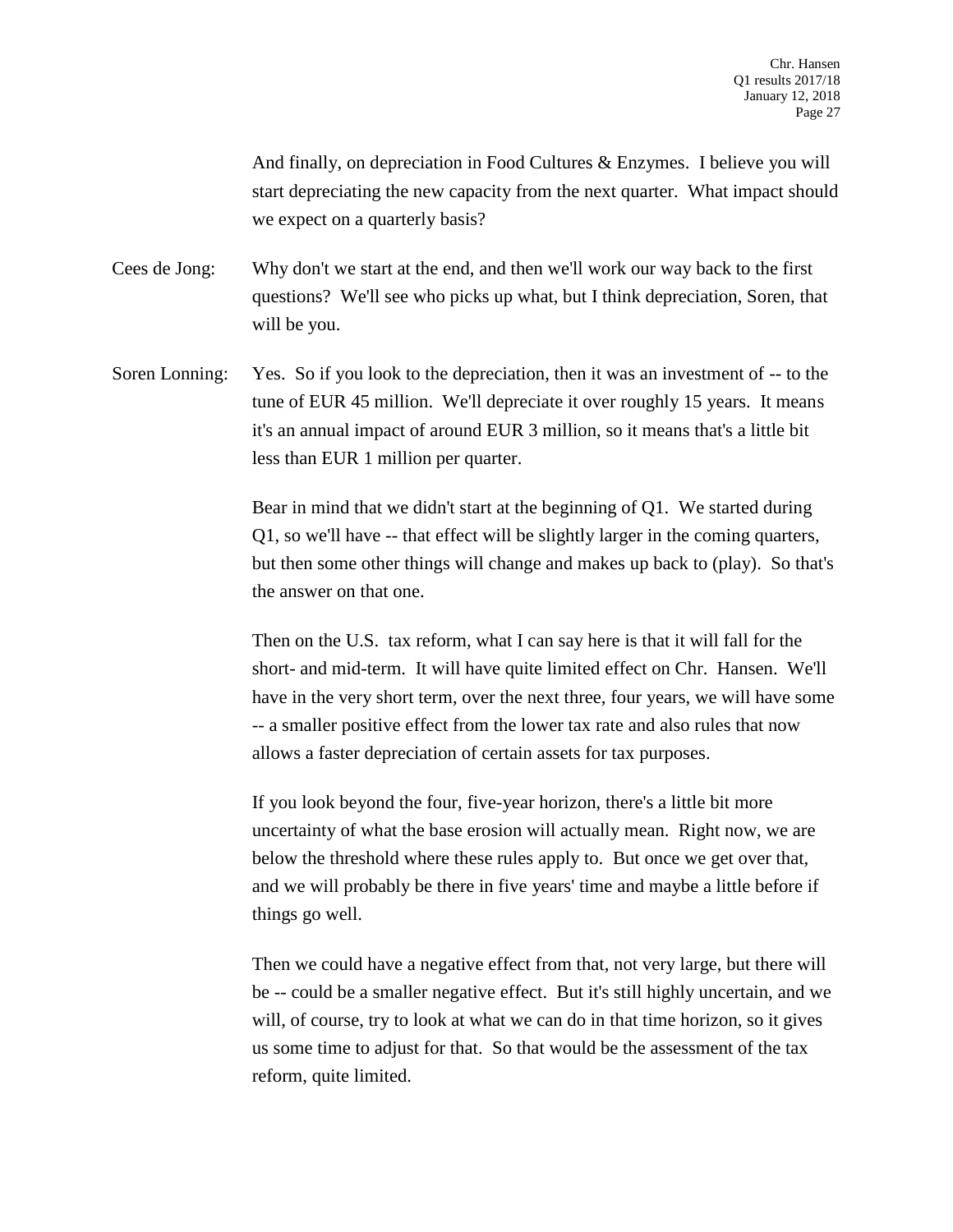Cees de Jong: Let me take your NCD questions. In terms of conversion, we continuously see that go on. I think as recent as last week that Dunkin' Donuts announced that they now have taken out all the artificial colors out of their, how do you call that, toppings or casings -- what they put on the donuts.

> And particularly, in the foodservice area, we've recently seen a lot of progress. I think we've talked about McDonald's before. We also see Pizza Hut out there. So it's a trend that continues with some of the major companies.

> Some of the projects go as planned, some of them go slow. And then we even had one company, towards the end of last year, reintroducing a very colorful product, and they didn't particularly get a lot of compliments on that. We think it's a continuous process.

And you have to remember that what is happening there is that it's not just about taking out the artificial color. Particularly when it comes to the confectionary area, the beverage area, people are trying to take out all the artificial ingredients, and that takes work.

Now in terms of the margins, remember that we had said that in the current plan period, we would want to take NCD to mid-teen margins.

And when I was asked to specify that a little bit more detail, I said I would want to have it somewhere in the middle of the plan period, that will be this year. I'm not saying we are. But with 13 percent or 12.9 percent, I think, we had last year, I think we're very well under way of improving the EBIT for Natural Colors.

- Operator: We have time for one further question, which comes from the line of Hans Gregersen.
- Hans Gregersen: Two quick questions. I'm not really sure whether I have the right name in English, but there is a bacteria called Akkermansia, which have some quite beneficial health impact. Is that one of the projects you're looking in, within Health & Nutrition? That's the first question.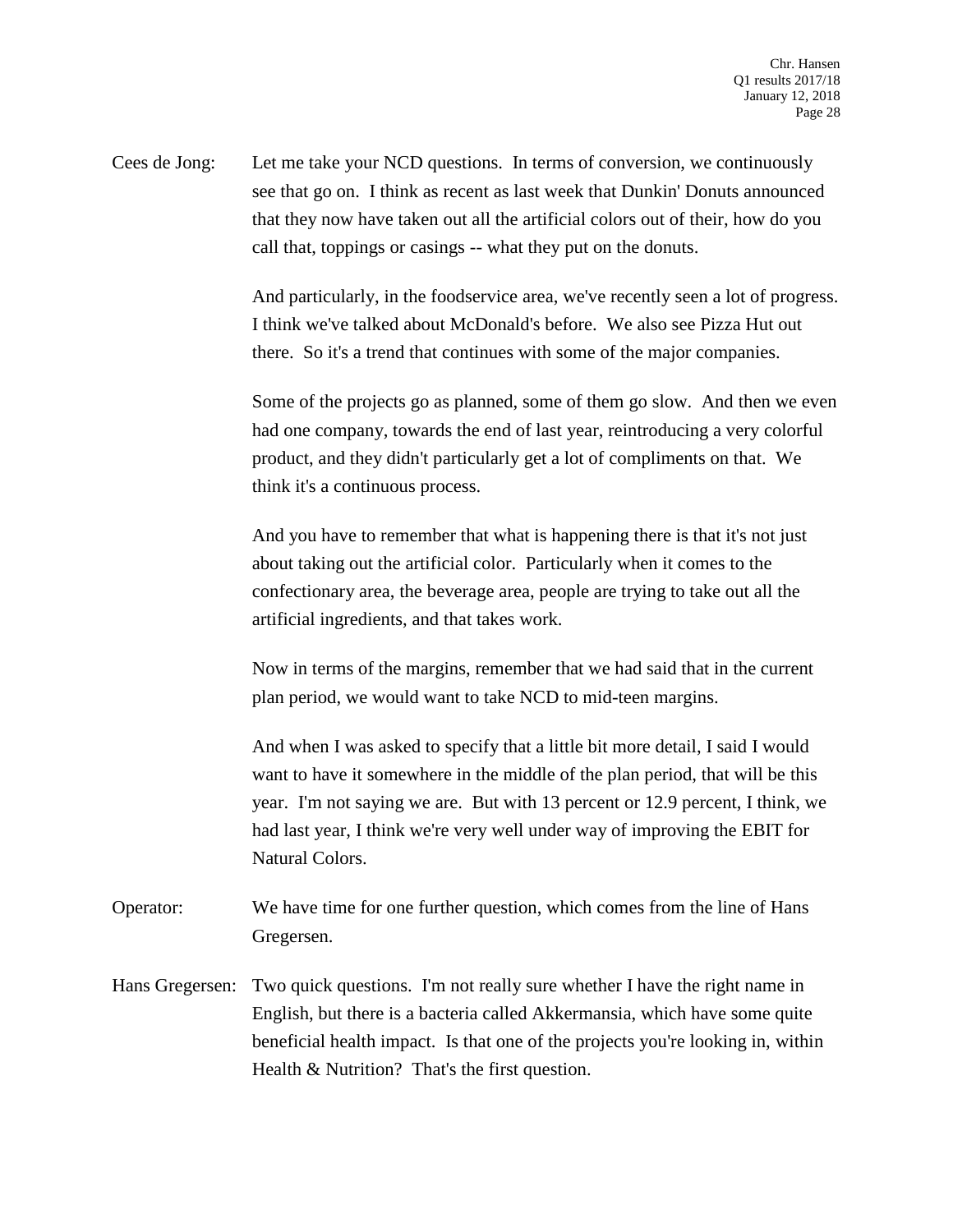Secondly, going back to the bioprotection, do you have any -- or can you give a little bit further insight into how penetrated you are in the dairy market and if there's any major wins, as such, being up for decision in the short term?

And then finally, in terms of the cheese market where you still have a lower conversion rate than in yogurt, are you currently in dialogue for any major conversions with major cheese producers anywhere, not names, but just confirming whether you're in dialogue?

Cees de Jong: I'll take the first and third question, Hans. Obviously, I cannot comment to the individual projects that we do in microbiome. But the name is Akkermansia, and maybe that's a little bit too Dutch pronounced.

> But let me tell you that it's a bacteria that's very well-known to the people in Chr. Hansen working in microbiome. With that, I have not confirmed that we do a project on it.

And then your third question, on cheese conversion, cheese conversion is an important driver for our growth. You will remember that not so long ago, we've converted one of the largest cheese manufacturers in the world. And we are in continuous dialogue with relevant cheese manufacturers to convert them. That is also a process that takes time.

This large cheese manufacturer or one of the largest, maybe the largest that we converted recently and that still contributes to the growth in Food Cultures & Enzymes, it took us three years before they gave us the green light to start introducing our solutions in their plants.

And so it's not that any given time, we start and stop projects. It's a continuous dialogue that we have with these players. And one of the activities that we have is to make our portfolio of solutions stronger so that for these ultra-large manufacturers, we can provide the right solutions. Soren, you want to take the (mid) question?

Soren Lonning: Yes. In terms of penetration in the bioprotection segment, then when we look to fermented milk or the yogurt part and the meat -- and with meat, here, I am thinking certain niches where it applies today of the market. Here, we see a